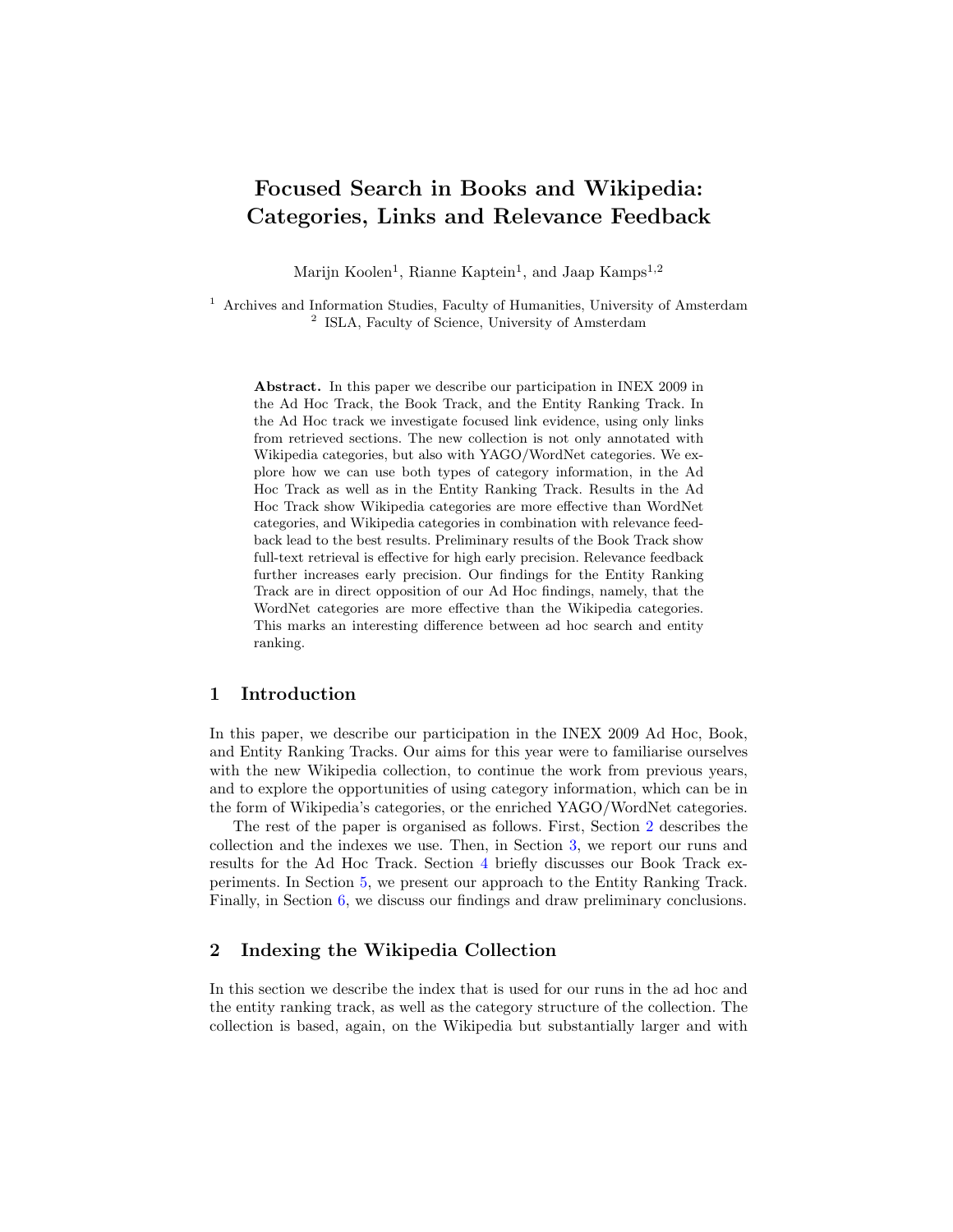longer articles. The original Wiki-syntax is transformed into XML, and each article is annotated using "semantic" categories based on YAGO/Wikipedia. We used Indri [\[15\]](#page-18-0) for indexing and retrieval.

#### 2.1 Indexing

Our indexing approach is based on earlier work [\[1,](#page-17-0) [4,](#page-17-1) [6,](#page-18-1) [12,](#page-18-2) [13,](#page-18-3) [14\]](#page-18-4).

- Section index: We used the  $\leq$  section learned to cut up each article in sections and indexed each section as a retrievable unit. Some articles have a leading paragraph not contained in any <section> element. These leading paragraphs, contained in <p> elements are also indexed as retrievable units. The resulting index contains no overlapping elements.
- $-$  *Article index*: We also build an index containing all full-text articles (i.e., all wikipages) as is standard in IR.

For all indexes, stop-words were removed, and terms were stemmed using the Krovetz stemmer. Queries are processed similar to the documents. In the ad hoc track we use either the CO query or the CAS query, and remove query operators (if present) from the CO query and the about-functions in the CAS query.

#### <span id="page-1-0"></span>2.2 Category Structure

A new feature in the new Wikipedia collection is the assignment of WordNet labels to documents [\[11\]](#page-18-5). The WordNet categories are derived from Wikipedia categories, but are designed to be conceptual. Categories for administrative purposes, such as 'Article with unsourced statements', categories yielding non-conceptual information, such as '1979 births' and categories that indicate merely thematic vicinity, such as 'Physics', are not used for the generation of WordNet labels, but are excluded by hand and some shallow linguistic parsing of the category names. WordNet concepts are matched with category names and the category is linked to the most common concept among the WordNet concepts. It is claimed this simple heuristic yields the correct link in the overwhelming majority of cases.

A second method which is used to generate WordNet labels, is based on information in lists. For example, If all links but one in a list point to pages belonging to a certain category, this category is also assigned to the page that was not labelled with this category. This is likely to improve the consistency of annotation, since annotation in Wikipedia is largely a manual effort.

We show the most frequent category labels of the two category structures in Table [1.](#page-2-0) Many of the largest categories in Wikipedia are administrative categories. The category Living people is the only non-administrative label in this list. The largest WordNet categories are more semantic, that is, they describe what an article is about. The list also shows that many Wikipedia articles are about entities such as persons and locations.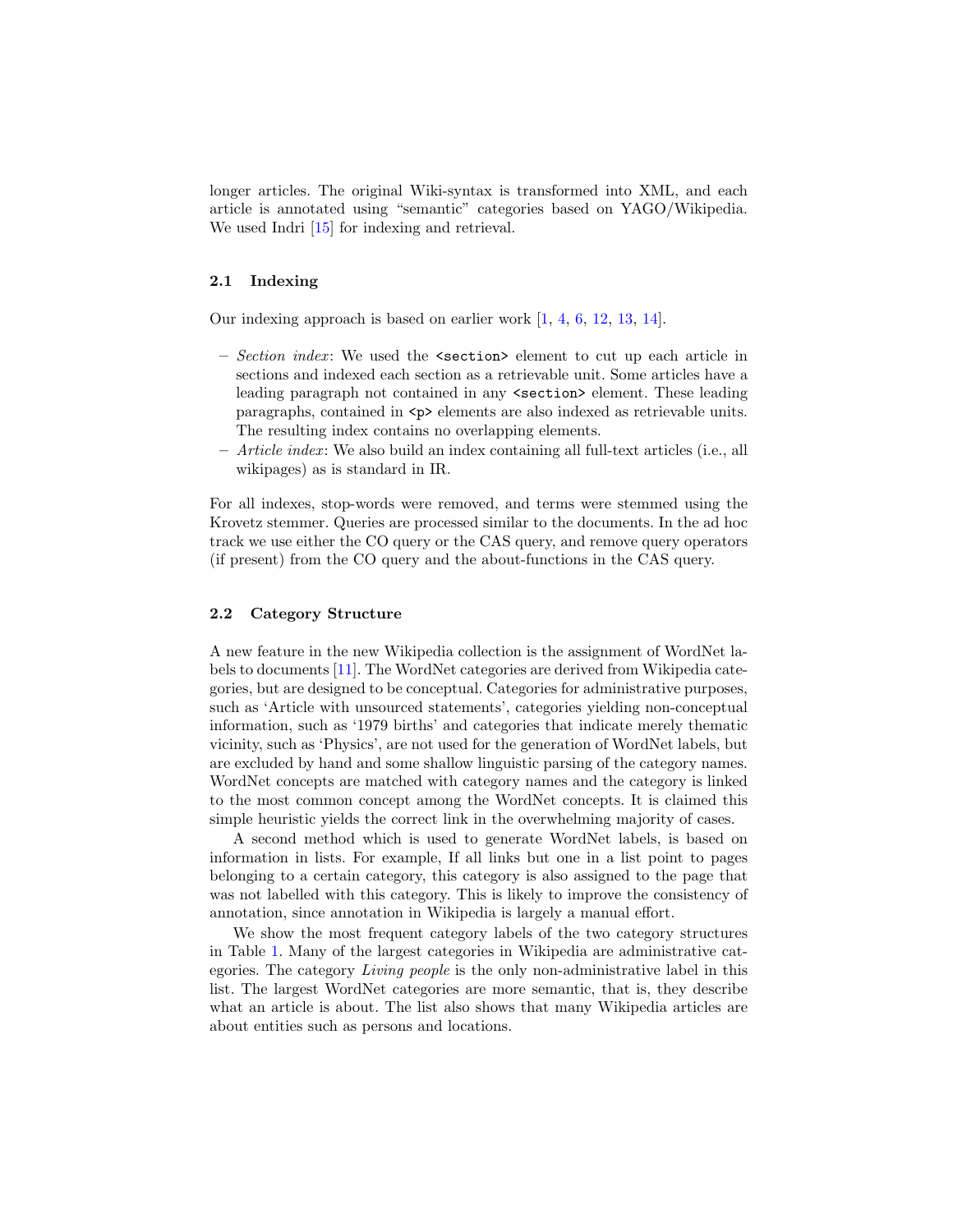<span id="page-2-0"></span>Table 1: The most frequent categories of the Wikipedia and WordNet structure

| Wikipedia                                        |                  | Wordnet                         |         |
|--------------------------------------------------|------------------|---------------------------------|---------|
| Living people                                    | $307,317$ person |                                 | 438,003 |
| All disambiguation pages                         |                  | 143,463 physical entity 375,216 |         |
| Disambiguation pages                             |                  | $103.954$ causal agent          | 373,697 |
| Articles with invalid date parameter in template | $77.659$ entity  |                                 | 245,049 |
| All orphaned articles                            |                  | 34,612 location                 | 155,304 |
| All articles to be expanded                      | $33,810$ region  |                                 | 146,439 |
| Year of birth missing (living people)            |                  | $32,503$ artifact               | 131,248 |
| All articles lacking sources                     | $21,084$ player  |                                 | 109,427 |

Table 2: The distribution of Wikipedia and WordNet categories over articles

<span id="page-2-1"></span>

| $\mathrm{cats}/\mathrm{article}$ |           |                  |      |        | N Min Max Med. Mean St.dev |
|----------------------------------|-----------|------------------|------|--------|----------------------------|
| Wikipedia                        | 2,547,560 | $\mathbf{1}$     | - 72 | 3 3.50 | 2.82                       |
| WordNet                          | 2,033,848 | $\sim$ 1. $\sim$ | -41  | 3 3.98 | -3.18                      |

Table 3: The distribution of articles over Wikipedia and WordNet categories

<span id="page-2-2"></span>

| $\mathrm{articles}/\mathrm{cat}$ |         | N Min |           |    |     | Max Med. Mean St.dev |
|----------------------------------|---------|-------|-----------|----|-----|----------------------|
| Wikipedia                        | 346,396 |       | 1 307,317 | -5 | -26 | 643                  |
| WordNet                          | 5.241   |       | 1 438,003 |    |     | 57 1,546 12,087      |

#### 2.3 Comparing the Category Structures

We first analyse the difference between the two category structures by comparing the number of categories assigned to each article in Table [2.](#page-2-1) In total, over 2.5 million articles have at least one Wikipedia category and just over 2 million articles have at least one WordNet category. We see that most articles have up to 3 or 4 Wikipedia or WordNet categories. The highest number of categories assigned is somewhat higher for Wikipedia (72) than for WordNet (41). There seem to be no big differences between the distributions of the two category structures.

In Table [3](#page-2-2) we show statistics of the number of articles assigned to each category. The most salient difference is the total number of categories. There are 346,396 Wikipedia categories and only 5,241 WordNet categories. As a direct result of this and the statistics of Table [2,](#page-2-1) most of the WordNet categories are much bigger than the Wikipedia categories. On average, a Wikipedia category has 26 articles, while a WordNet category has 1,546 articles. The median size of both structures is much smaller, indicating a skewed distribution, but we observe the same pattern. 50% of the WordNet categories have at least 57 articles, while 50% of the Wikipedia categories has at most 5 articles. The Wikipedia category structure is thus more fine-grained than the WordNet structure.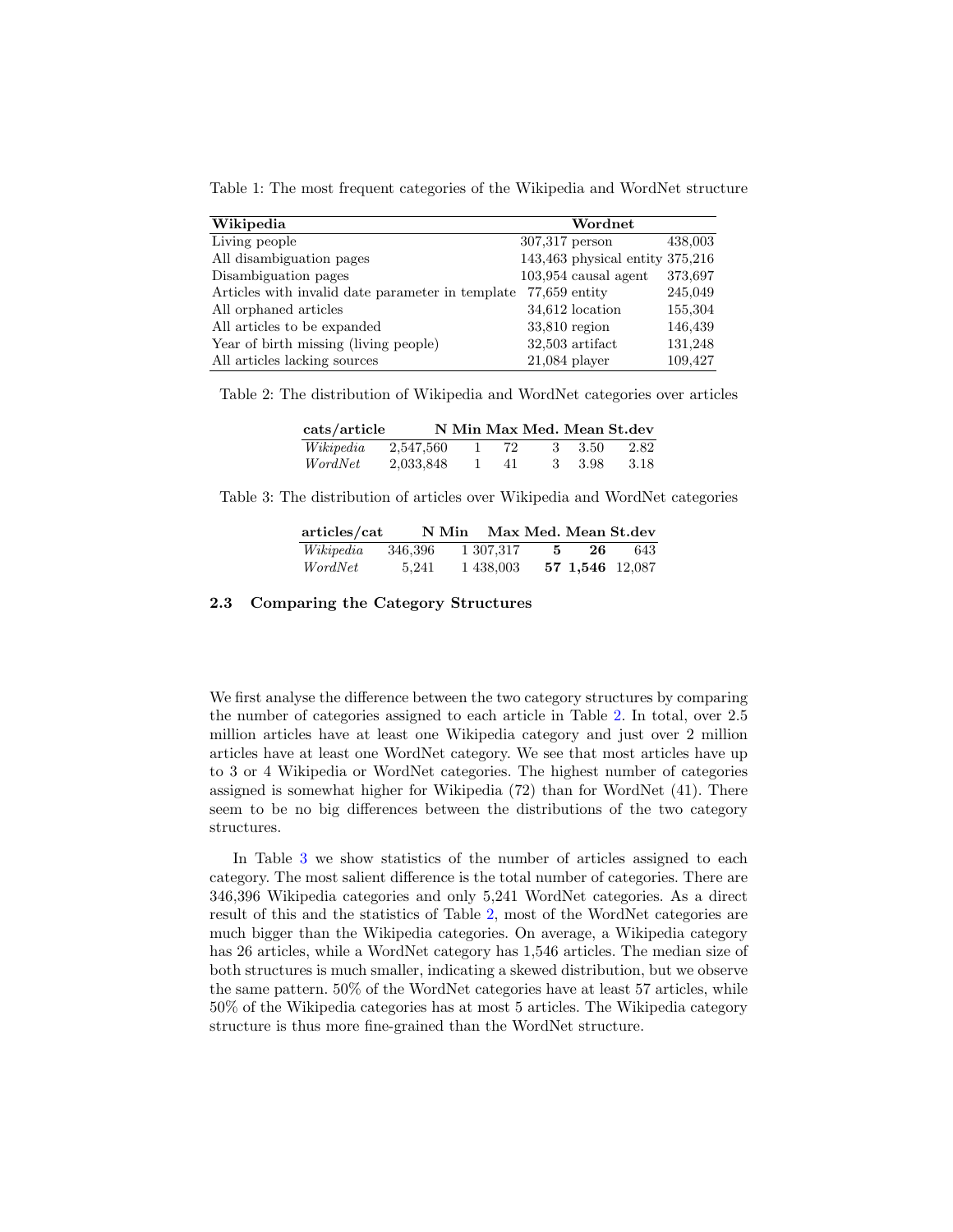## <span id="page-3-0"></span>3 Ad Hoc Track

For the INEX 2009 Ad Hoc Track we had two main aims. Investigating the value of element level link evidence, and the relative effectiveness of the Wikipedia and WordNet category structures available in the new INEX 2009 Wikipedia collection.

In previous years [\[2\]](#page-17-2), we have used local link degrees as evidence of topical relevance. We took the top 100 retrieved articles, and computed the link degrees using all the links between those retrieved articles. This year, instead of looking at all local links between the top 100 retrieved articles, we consider only the links occurring in the retrieved elements. A link from article  $A$  to article  $B$  occurring in a section of article A that is not retrieved is ignored. This link evidence is more focused on the search topic and possibly leads to less infiltration. Infiltration occurs when important pages with many incoming links are retrieved in the top 100 results. Because of their high global in-degree, they have a high probability of having links in the local set. The resulting local link degree is a consequence of their query-independent importance and pushes these documents up the ranking regardless of their topical relevance. If we use only the relevant text in document to derive link evidence, we reduce the chance of picking up topically unrelated link evidence.

The new INEX Wikipedia collection has markup in the form of YAGO elements including WordNet categories. Most Wikipedia articles are manually categorised by the Wikipedia contributors. The category structure can be used to generate category models to promote articles that belong to categories that best match the query. We aim to directly compare the effectiveness of category models based on the Wikipedia and WordNet categorisations for improving retrieval effectiveness.

We will first describe our approach and the official runs, and finally per task, we present and discuss our results.

#### 3.1 Approach

We have four baseline runs based on the indexes described in the previous section:

- Article : run on the article index with linear length prior and linear smoothing  $\lambda = 0.15$ .
- Section: run on the section index with linear length prior and linear smoothing  $\lambda = 0.15$ .
- Article RF : run on the article index with blind relevance feedback, using 50 terms from the top 10 results.
- Section RF : run on the section index with blind relevance feedback, using 50 terms from the top 10 results.

These runs have up to 1,500 results per topic. All our official runs for all four tasks are based on these runs. To improve these baselines, we explore the following options.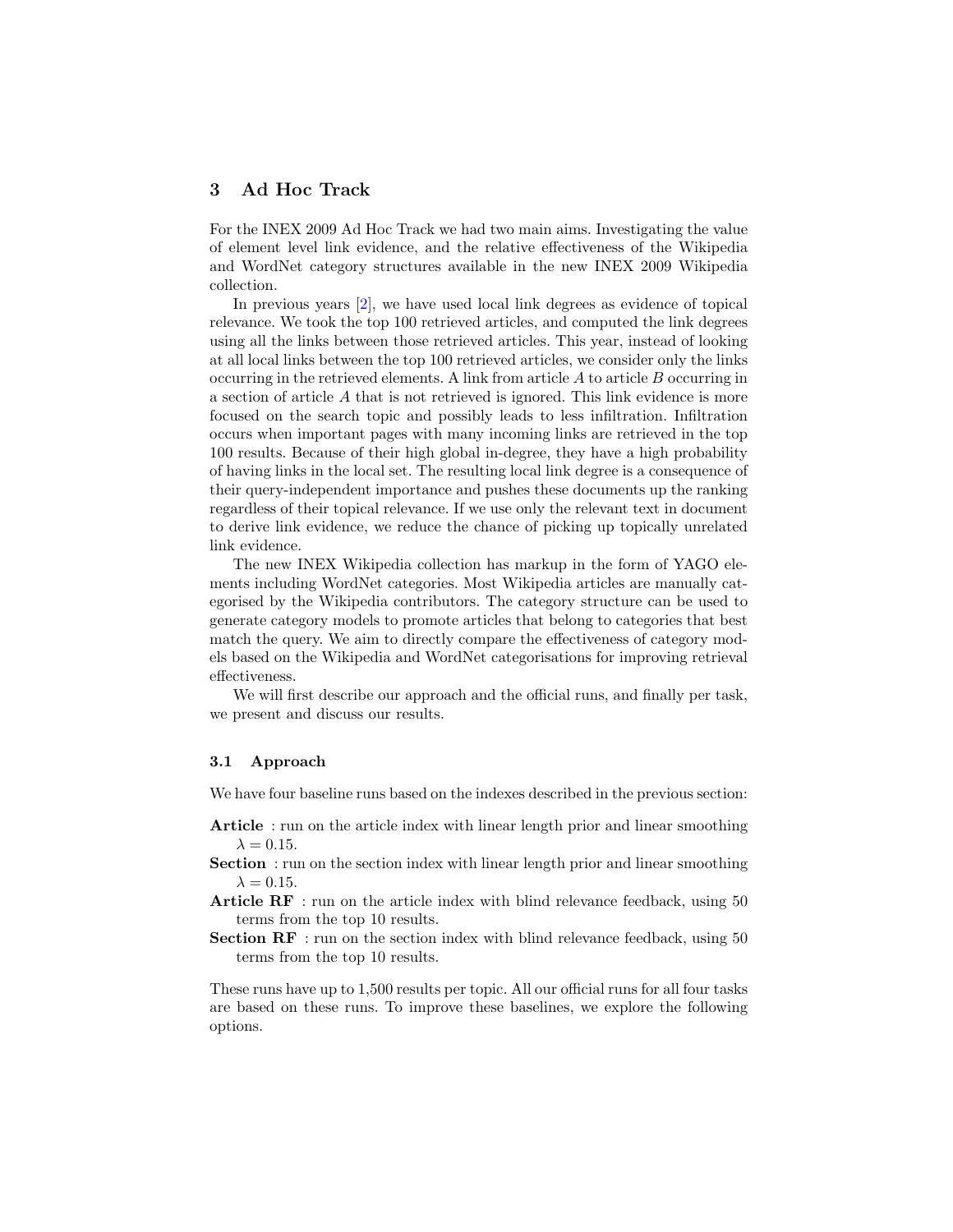- Category distance : We determine two target categories for a query based on the top 20 results. We select the two most frequent categories to which the top 20 results are assigned and compute a category distance score using parsimonious language models of each category. This technique was successfully employed on the INEX 2007 Ad hoc topics by Kaptein et al. [\[8\]](#page-18-6). In the new collection, there are two sets of category labels. One based on the Wikipedia category structure and one based on the WordNet category labels.
- CAS filter : For the CAS queries we extracted from the CAS title all semantic target elements, identified all returned results that contain a target element in the xpath and ranked them before all other results by adding a constant c to the score per matching target element. Other than that, we keep the ranking in tact. A result that matches two target elements gets 2c added to its score, while a result matching one target element gets 1c added to its score. In this way, results matching  $n$  target elements are ranked above results matching  $n - 1$  target elements. This is somewhat similar to coordination level ranking of content-only queries, where documents matching n query terms are ranked above documents matching  $n - 1$  query terms. Syntactic target elements like <article>, <sec>, <p> and <category> are ignored.
- Link degrees : Both incoming and outgoing link degrees are useful evidence in identifying topical relevance [\[5,](#page-18-7) [10\]](#page-18-8). We use the combined  $indegree(d)$  + *outdegree(d)* as a document "prior" probability  $P_{link}(d)$ . Local link evidence is not query-independent, so  $P_{link}(d)$  is not an actual prior probability. We note that for runs where we combine the article or section text score with a category distance score, we get a different score distribution. With these runs we use the link evidence more carefully by taking the log of the link degree as  $P_{link}(d)$ . In a standard language model, the document prior is incorporated as  $P(d|q) = P_{link}(d) \cdot P_{content}(q|d)$ , where  $P_{content}(q|d)$  is the standard language model score.
- Focused Link degrees : We also constructed a focused local link graph based on the retrieved elements of the top 100 articles. Instead of using all links between the top 100 articles, we only use the outgoing links from sections that are retrieved for a given topic. The main idea behind this is that link anchors appearing closer to the query terms are more closely related to the search topic. Thus, if for an article  $a_i$  in the top 100 articles only section  $s_i$  is retrieved, we use only the links appearing in section  $s_i$  that point to other articles in the top 100. This local link graph is more focused on the search topic, and potentially suffers less from infiltration of important but off-topic articles. Once the focused local link graph is constructed, we count the number of incoming + outgoing links as the focused link prior  $P_{foclink}(d)$ .
- Article ranking : based on [\[4\]](#page-17-1), we use the article ranking of an article index run and group the elements returned by a section index run as focused results.
- $Cut-off(n)$ : When we group returned elements per article for the Relevant in Context task, we can choose to group all returned elements of an article, or only the top ranked elements. Of course, further down the results list we find less relevant elements, so grouping them with higher ranked elements from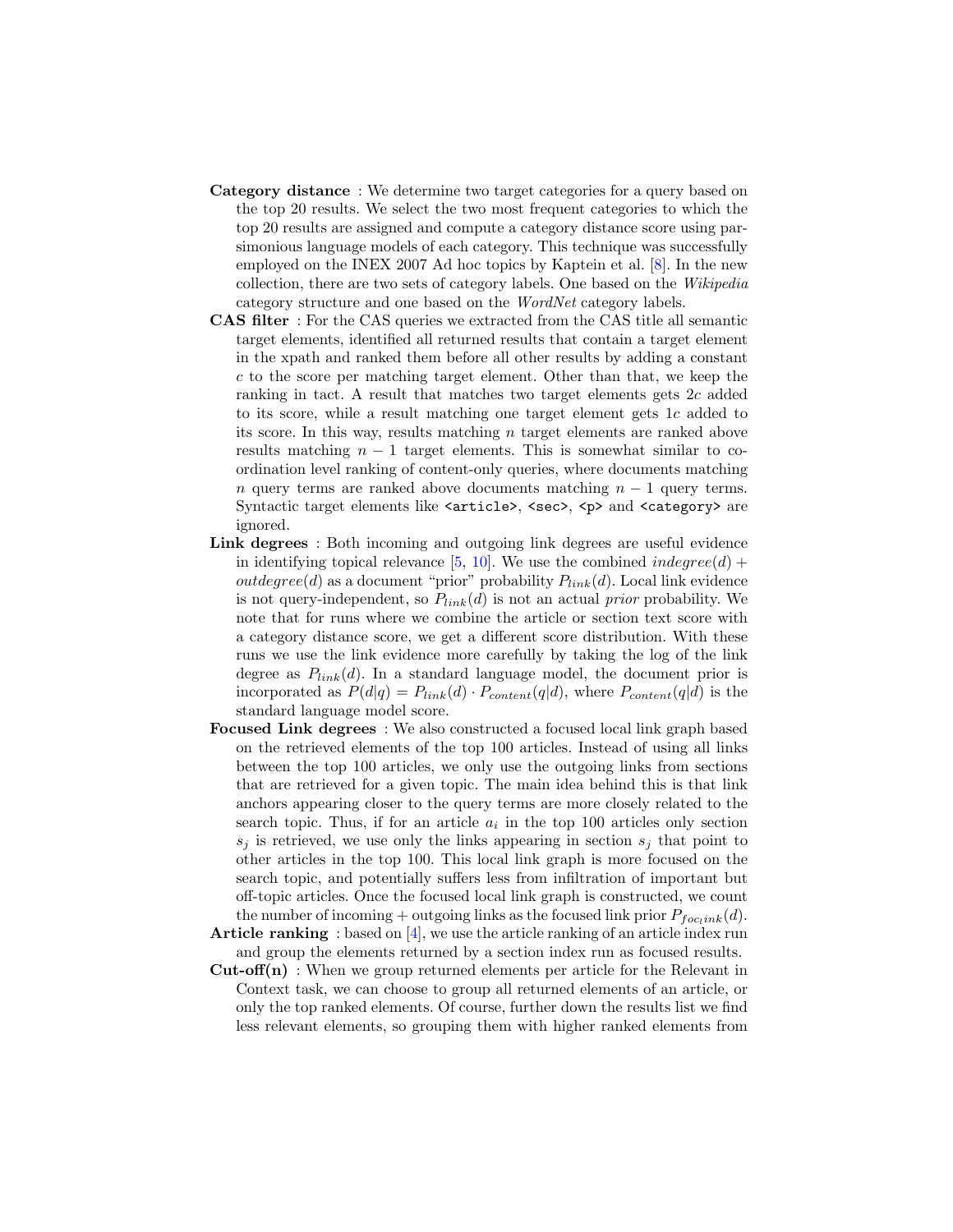the same article might actually hurt precision. We set a cut-off at rank  $n$  to group only the top returned elements by article.

#### 3.2 Runs

Combining the methods described in the previous section with our baseline runs leads to the following official runs.

For the Thorough Task, we submitted two runs:

- UamsTAdbi100 : an article index run with relevance feedback. The top 100 results are re-ranked using the link degree prior  $P_{link}(d)$ .
- UamsTSdbi100 : a section index run with relevance feedback. We cut off the results list at rank 1500 and re-rank the focused results of the top 100 articles using the link prior  $P_{link}(d)$ . However, this run is invalid, since it contains overlap due to an error in the xpaths.

For the Focused Task, we submitted two runs:

- UamsFSdbi100CAS : a section index run combined with the Wikipedia category distance scores. The results of the top 100 articles are re-ranked using the link degree prior. Finally, the CAS filter is applied to boost results with target elements in the xpath.
- UamsFSs2dbi100CAS : a section index run combined with the Wikipedia category distance scores. The results of the top 100 articles are re-ranked using the focused link degree prior  $P_{foc,ink}(d)$ .

For the Relevant in Context Task, we submitted two runs:

- UamsRSCMACMdbi100 : For the article ranking we used the article text score combined with the manual category distance score as a baseline and re-ranked the top 100 articles with the log of the local link prior  $P_{link}(d)$ . The returned elements are the top results of a combination of the section text score and the manual category distance score, grouped per article.
- UamsRSCWACWdbi100 : For the article ranking we used the article text score combined with the WordNet category distance score as a baseline and re-ranked the top 100 with the log of the local link prior  $P_{link}(d)$ . The returned elements are the top results of a combination of the section text score and the WordNet category distance score, grouped per article.

For the Best in Context Task, we submitted two runs:

- UamsBAfbCMdbi100 : an article index run with relevance feedback combined with the Wikipedia category distance scores, using the local link prior  $P_{link}(d)$  to re-rank the top 100 articles. The Best-Entry-Point is the start of the article.
- UamsBAfbCMdbi100 : a section index run with relevance feedback combined with the Wikipedia category distance scores, using the focused local link prior  $P_{foclink}(d)$  to re-rank the top 100 articles. Finally, the CAS filter is applied to boost results with target elements in the xpath. The Best-Entry-Point is the start of the article.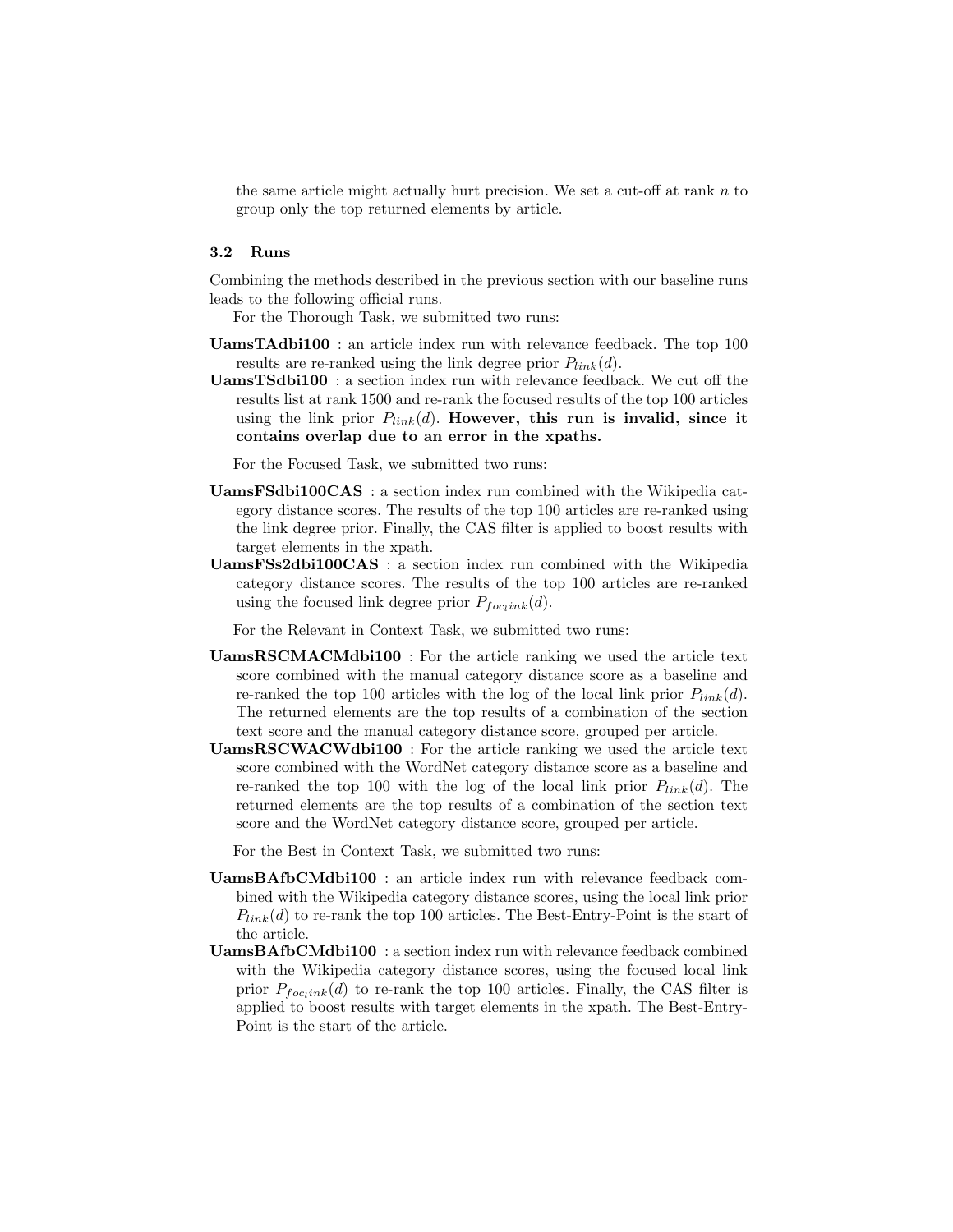<span id="page-6-0"></span>Table 4: Results for the Ad Hoc Track Thorough and Focused Tasks (runs labeled "UAms" are official submissions)

| Run id                                       |        |        | MAiP iP[0.00] iP[0.01] iP[0.05] iP[0.10] |        |        |
|----------------------------------------------|--------|--------|------------------------------------------|--------|--------|
| UamsTAdbi100                                 | 0.2676 | 0.5350 | 0.5239                                   | 0.4968 | 0.4712 |
| UamsFSdocbi100CAS                            | 0.1726 | 0.5567 | 0.5296                                   | 0.4703 | 0.4235 |
| UamsFSs2dbi100CAS                            | 0.1928 | 0.6328 | 0.5997                                   | 0.5140 | 0.4647 |
| UamsRSCMACMdbi100                            | 0.2096 | 0.6284 | 0.6250                                   | 0.5363 | 0.4733 |
| UamsRSCWACWdbi100                            | 0.2132 | 0.6122 | 0.5980                                   | 0.5317 | 0.4782 |
| Article                                      | 0.2814 | 0.5938 | 0.5880                                   | 0.5385 | 0.4981 |
| $Article + Cat(Wiki)$                        | 0.2991 | 0.6156 | 0.6150                                   | 0.5804 | 0.5218 |
| $Article + Cat(WordNet)$                     | 0.2841 | 0.5600 | 0.5499                                   | 0.5203 | 0.4950 |
| Article RF                                   | 0.2967 | 0.6082 | 0.5948                                   | 0.5552 | 0.5033 |
| Article $RF + Cat(Wiki)$                     | 0.3011 | 0.6006 | 0.5932                                   | 0.5607 | 0.5177 |
| $Article RF + Cat(WordNet)$                  | 0.2777 | 0.5490 | 0.5421                                   | 0.5167 | 0.4908 |
| $(Article + CAT(Wiki)) \cdot P_{link}(d)$    | 0.2637 | 0.5568 | 0.5563                                   | 0.4934 | 0.4662 |
| $(Article + CAT(WordNet)) \cdot P_{link}(d)$ | 0.2573 | 0.5345 | 0.5302                                   | 0.4924 | 0.4567 |
| Section                                      | 0.1403 | 0.5525 | 0.4948                                   | 0.4155 | 0.3594 |
| Section $\cdot P_{link}(d)$                  | 0.1727 | 0.6115 | 0.5445                                   | 0.4824 | 0.4155 |
| Section $\cdot P_{foc\_link}(d)$             | 0.1738 | 0.5920 | 0.5379                                   | 0.4881 | 0.4175 |
| $Section + Cat(Wiki)$                        | 0.1760 | 0.6147 | 0.5667                                   | 0.5012 | 0.4334 |
| $Section + Cat(WordNet)$                     | 0.1533 | 0.5474 | 0.4982                                   | 0.4506 | 0.3831 |
| Section + Cat(Wiki) $P_{art\_link}(d)$       | 0.1912 | 0.6216 | 0.5808                                   | 0.5220 | 0.4615 |
| Section + Cat(Wiki) $\cdot P_{foc\_link}(d)$ | 0.1928 | 0.6328 | 0.5997                                   | 0.5140 | 0.4647 |
| Section RF                                   | 0.1493 | 0.5761 | 0.5092                                   | 0.4296 | 0.3623 |
| Section $RF + Cat(Wiki)$                     | 0.1813 | 0.5819 | 0.5415                                   | 0.4752 | 0.4186 |
| Section $RF + Cat(WordNet)$                  | 0.1533 | 0.5356 | 0.4794                                   | 0.4201 | 0.3737 |
| Section RF $\cdot P_{art\_link}(d)$          | 0.1711 | 0.5678 | 0.5327                                   | 0.4774 | 0.4174 |

#### 3.3 Thorough Task

Results of the Thorough Task can be found in Table [4.](#page-6-0) The official measure is MAiP. For the Thorough Task, the article runs are vastly superior to the section level runs. The MAiP score for the baseline Article run is more than twice as high as for the Section run. Although the Section run can be more easily improved by category and link information, even the best Section run comes nowhere near the Article baseline. The official article run UamsTAdbi100 is not as good as the baseline. This seems a score combination problem. Even with log degrees as priors, the link priors have a too large impact on the overall score. The underlying run is already a combination of the expanded query and the category scores. Link evidence might correlate with either of the two or both and lead to over use of the same information. Standard relevance feedback improves upon the baseline. The Wikipedia category distances are even more effective. The WordNet category distances are somewhat less effective, but still lead to improvement for MAiP. Combining relevance feedback with the WordNet categories hurts performance, whereas combining feedback with the Wikipedia categories improves MAiP. The link prior has a negative impact on performance of article level runs. The official run  $UamsTAdbi100$  is based on the Article RF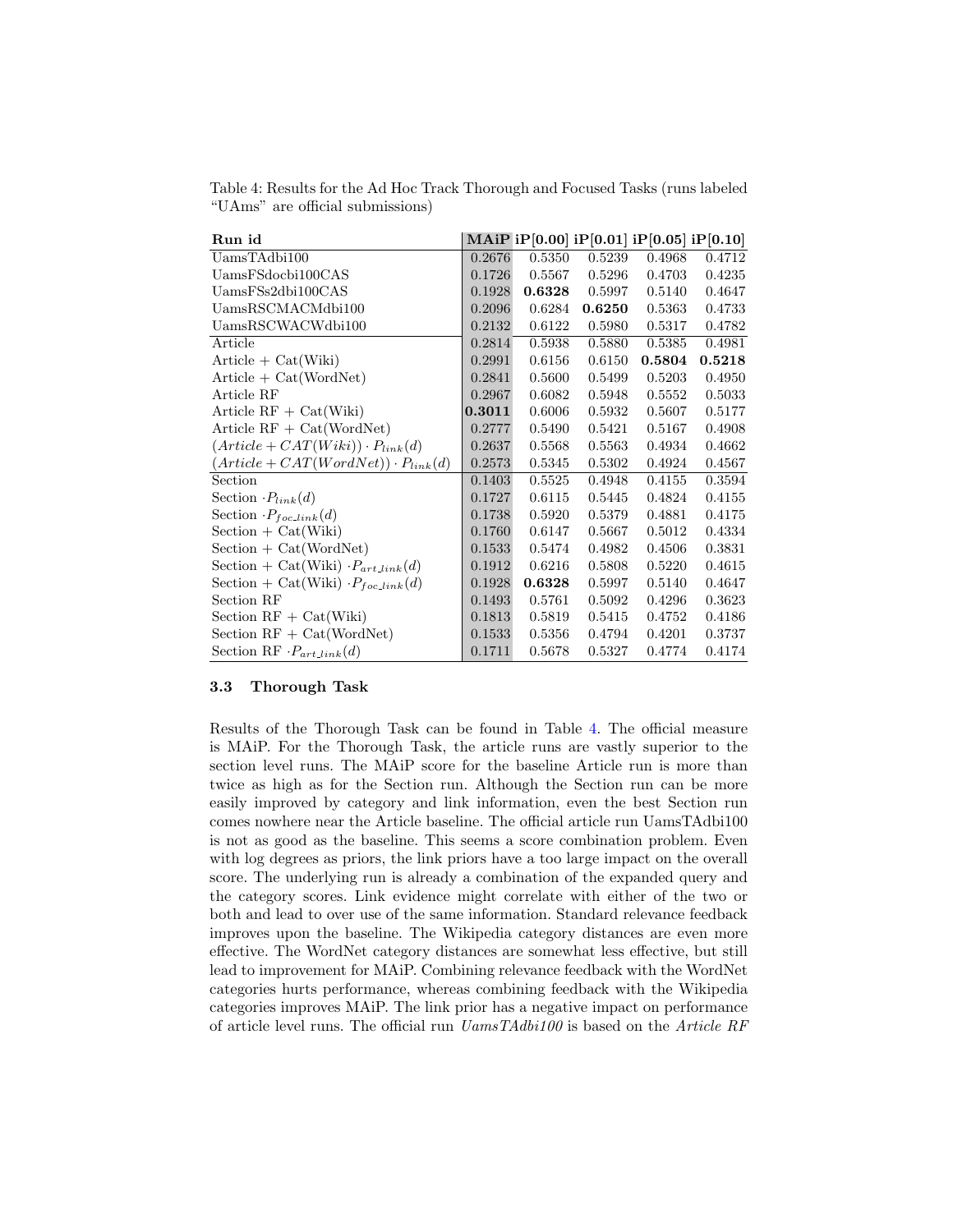run, but with the top 100 articles re-ranked using the local link prior. With the link evidence added, MAiP goes down considerably.

On the section runs we see again that relevance feedback and link and category information can improve performance. The Wikipedia categories are more effective than the WordNet categories and than the link degrees. The link priors also lead to improvement. On both the Section and Section  $+ Cat(Wiki)$  runs, the focused link degrees are slightly more effective than the article level link degrees. For the section results, link and category evidence are complementary to each other.

For the Thorough Task, there seems to be no need to use focused retrieval techniques. Article retrieval is more effective than focused retrieval. Inter-document structures such as link and category structures are more effective.

#### 3.4 Focused Task

We have no overlapping elements in our indexes, so no overlap filtering is done. Because the Thorough and Focused Tasks use the same measure, the Focused results are also shown in Table [4.](#page-6-0) However, for the Focused Task, the official measure is  $iP[0.01]$ . Even for the Focused Task, the article runs are very competitive, with the Article  $+ Cat(Wiki)$  run outperforming all section runs. Part of the explanation is that the first 1 percent of relevant text is often found in the first relevant article. In other words, the  $iP[0.01]$  score of the article runs is based on the first relevant article in the ranking, while for the section runs, multiple relevant sections are sometimes needed to cover the first percent of relevant text. As the article run has a very good document ranking, it also has a very good precision at 1 percent recall.

The Wikipedia categories are very effective in improving performance of both the article and section index runs. They are more effective when used without relevance feedback. The link priors have a negative impact on the Article  $+$  $Cat(Wiki)$  run. Again, this might be explained by the fact that the article run already has a very good document ranking and the category and link information are possibly correlated leading to a decrease in performance if we use both. However, on the Section + Cat(Wiki) run the link priors have a very positive effect. For comparison, we also show the official Relevant in Context run UamsRSC- $MACMdbi100$ , which uses the same result elements as the Section + Cat(Wiki) run, but groups them per article and uses the  $(Article + Cat(Wiki)) \cdot P_{link}(d)$ run for the article ranking. This improves the precision at  $iP[0.01]$ . The combination of the section run and the article run gives the best performance. This is in line with the findings in [\[4\]](#page-17-1). The article level index is better for ranking the first relevant document highly, while the section level index is better for locating the relevant text with the first relevant article.

In sum, for the Focused Task, our focused retrieval approach fails to improve upon standard article retrieval. Only in combination with a document ranking based on the article index does focused retrieval lead to improved performance. The whole article seems be the right level of granularity for focused retrieval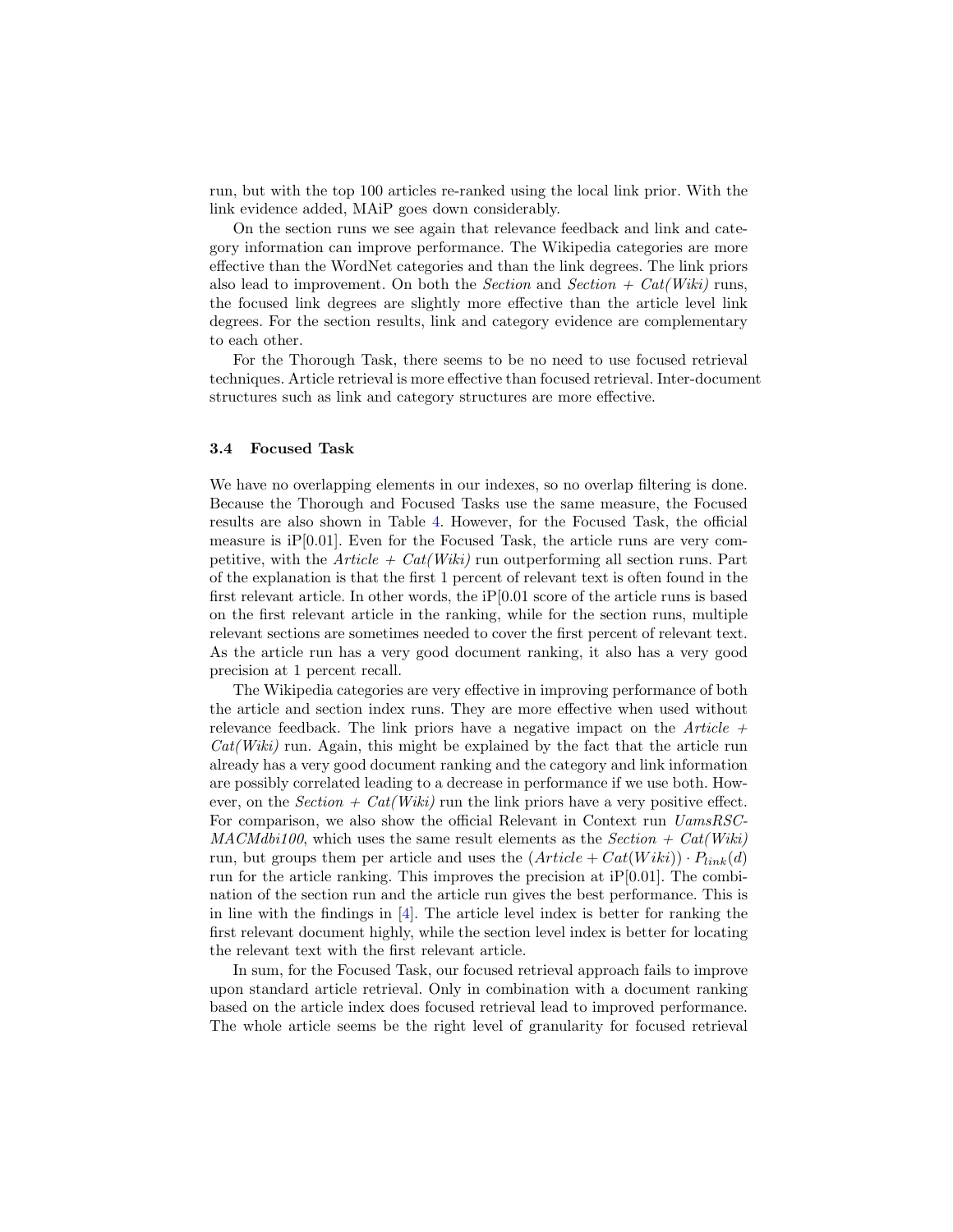<span id="page-8-0"></span>Table 5: Results for the Ad Hoc Track Relevant in Context Task (runs labeled "UAms" are official submissions)

| Run id                                 |        |               | MAgP gP[5] gP[10] gP[25] gP[50]     |        |
|----------------------------------------|--------|---------------|-------------------------------------|--------|
| UamsRSCMACMdbi100                      | 0.1771 |               | 0.3192 0.2794 0.2073 0.1658         |        |
| UamsRSCWACWdbi100                      | 0.1678 |               | 0.3010 0.2537 0.2009                | 0.1591 |
| Article                                | 0.1775 |               | 0.3150 0.2773 0.2109 0.1621         |        |
| Article RF                             | 0.1880 |               | 0.3498 0.2956 0.2230 0.1666         |        |
| $Article + Cat(Wiki)$                  | 0.1888 |               | $0.3393$ $0.2869$ $0.2271$ $0.1724$ |        |
| $Article + Cat(WordNet)$               | 0.1799 |               | 0.2984 0.2702 0.2199 0.1680         |        |
| Article $RF + Cat(Wiki)$               |        |               | 0.1950 0.3528 0.2979 0.2257 0.1730  |        |
| Article $RF + Cat(WordNet)$            | 0.1792 |               | 0.3200 0.2702 0.2180 0.1638         |        |
| Section                                | 0.1288 |               | 0.2650 0.2344 0.1770 0.1413         |        |
| Section $P_{art-link}(d)$              | 0.1386 |               | 0.2834 0.2504 0.1844 0.1435         |        |
| Section $P_{foc\_link}(d)$             | 0.1408 |               | 0.2970 0.2494 0.1823 0.1434         |        |
| $Section + Cat(Wiki)$                  | 0.1454 |               | 0.2717 0.2497 0.1849 0.1407         |        |
| Section + Cat(Wiki) $P_{art\_link}(d)$ | 0.1443 |               | 0.2973 0.2293 0.1668 0.1392         |        |
| Section + Cat(Wiki) $P_{foc\_link}(d)$ | 0.1451 | 0.2941 0.2305 | 0.1680                              | 0.1409 |

with this set of Ad Hoc topics. Again, inter-document structure is more effective than the internal document structure.

#### 3.5 Relevant in Context Task

For the Relevant in Context Task, we group result per article. Table [5](#page-8-0) shows the results for the Relevant in Context Task. A simple article level run is just as effective for the Relevant in Context task as the much more complex official runs  $UamsRSCMACMdbi100$  and  $UamsRSCWACWdbi100$ , which use the  $Article +$  $Cat(W iki) \cdot log(P_{link}(d))$  run for the article ranking, and the Section +  $Cat(W iki)$ and  $Section + Cat(WordNet)$  respectively run for the top 1500 sections.

Both relevance feedback and category distance improve upon the baseline article run. The high precision of the Article RF run shows that expanding the query with good terms from the top documents can help reducing the amount of non-relevant text in the top ranks and works thus as a precision device. Combining relevance feedback with the Wikipedia category distance gives the best results. The WordNet categories again hurt performance of the relevance feedback run.

For the Section run, the focused link degrees are more effective than the article level link degrees. The Wikipedia categories are slightly more effective than the link priors for MAgP, while the link priors lead to a higher early precision. The combination of link and category evidence is less effective than either individually.

Again, the whole article is a good level of granularity for this task and the 2009 topics. Category information is very useful to locate articles focused on the search topic.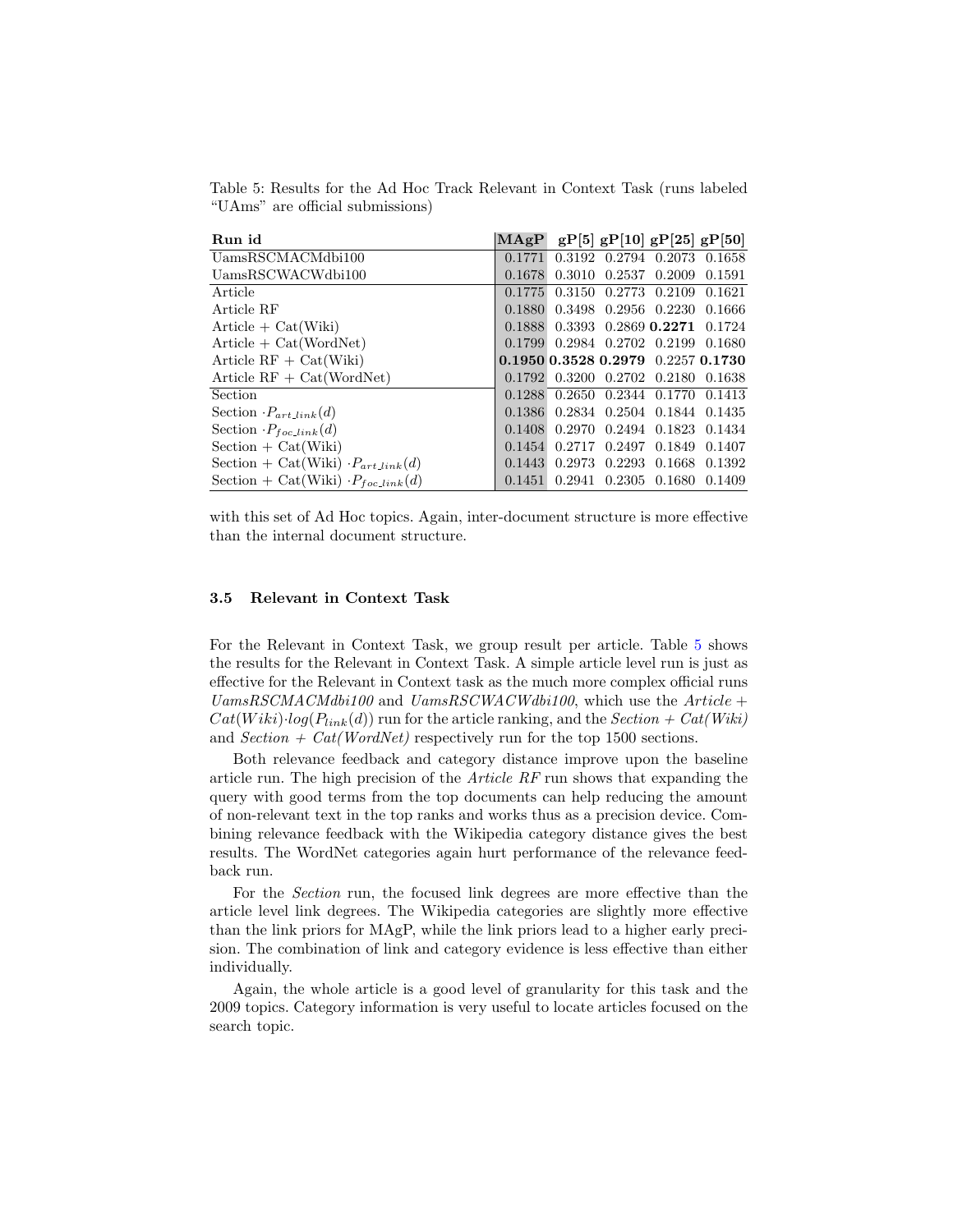<span id="page-9-0"></span>Table 6: Results for the Ad Hoc Track Best in Context Task (runs labeled "UAms" are official submissions)

| Run id                      | $MAgP$ gP[5] gP[10] gP[25] gP[50]  |  |                                              |
|-----------------------------|------------------------------------|--|----------------------------------------------|
| UamsBAfbCMdbi100            |                                    |  | 0.1543 0.2604 0.2298 0.1676 0.1478           |
| UamsBSfbCMs2dbi100CASart1   |                                    |  | 0.1175 0.2193 0.1838 0.1492 0.1278           |
| UamsTAdbi100                |                                    |  | 0.1601 0.2946 0.2374 0.1817 0.1444           |
| Article                     |                                    |  | 0.1620 0.2853 0.2550 0.1913 0.1515           |
| Article RF                  |                                    |  | $0.1685$ $0.3203$ $0.2645$ $0.2004$ $0.1506$ |
| $Article + Cat(Wiki)$       |                                    |  | $0.1740$ $0.2994$ $0.2537$ $0.2069$ $0.1601$ |
| $Article + Cat(WordNet)$    |                                    |  | $0.1670$ $0.2713$ $0.2438$ $0.2020$ $0.1592$ |
| Article $RF + Cat(Wiki)$    | 0.1753 0.3091 0.2625 0.2001 0.1564 |  |                                              |
| Article $RF + Cat(WordNet)$ |                                    |  | 0.1646 0.2857 0.2506 0.1995 0.1542           |

#### 3.6 Best in Context Task

The aim of the Best in Context task is to return a single result per article, which gives best access to the relevant elements. Table [6](#page-9-0) shows the results for the Best in Context Task. We We see the same patterns as for the previous Tasks. Relevance feedback helps, so do Wikipedia and WordNet categories. Wikipedia categories are more effective than relevance feedback, WordNet categories are less effective. Wikipedia categories combined with relevance feedback gives further improvements, WordNet combined with feedback gives worse performance than feedback alone. Links hurt performance. Finally, the section index is much less effective than the article index.

The official runs fail to improve upon a simple article run. In the case of  $UamsBAfbCMdbi100$ , the combination of category and link information hurts the Article RF baseline, and in the case of  $UamsBSfbCMs2dbi100CASart1$ , the underlying relevance ranking of the Section  $RF + Cat(Wiki)$  run is simply much worse than that the Article run.

In summary, we have seen that relevance feedback and the Wikipedia category information can both be used effectively to improve focused retrieval. The WordNet categories can lead to improvements in some cases, but are less effective than Wikipedia categories. This is probably caused by the fact that the WordNet categories are much larger and thus have less discriminative power.

Although the difference is small, focused link evidence based on element level link degrees is slightly more effective than article level degrees. Link information is very effective for improving the section index results, but hurts the article level results when used in combination with category evidence. This might be a problem of combining the score incorrectly and requires further analysis. We leave this for future work.

With this year's new Wikipedia collection, we see again that document retrieval is a competitive alternative to element retrieval techniques for focused retrieval performance. The combination of article retrieval and element retrieval can only marginally improve performance upon article retrieval in isolation. This suggests that, for the Ad Hoc topics created at INEX, the whole article is a good level of granularity and that there is little need for sub-document retrieval tech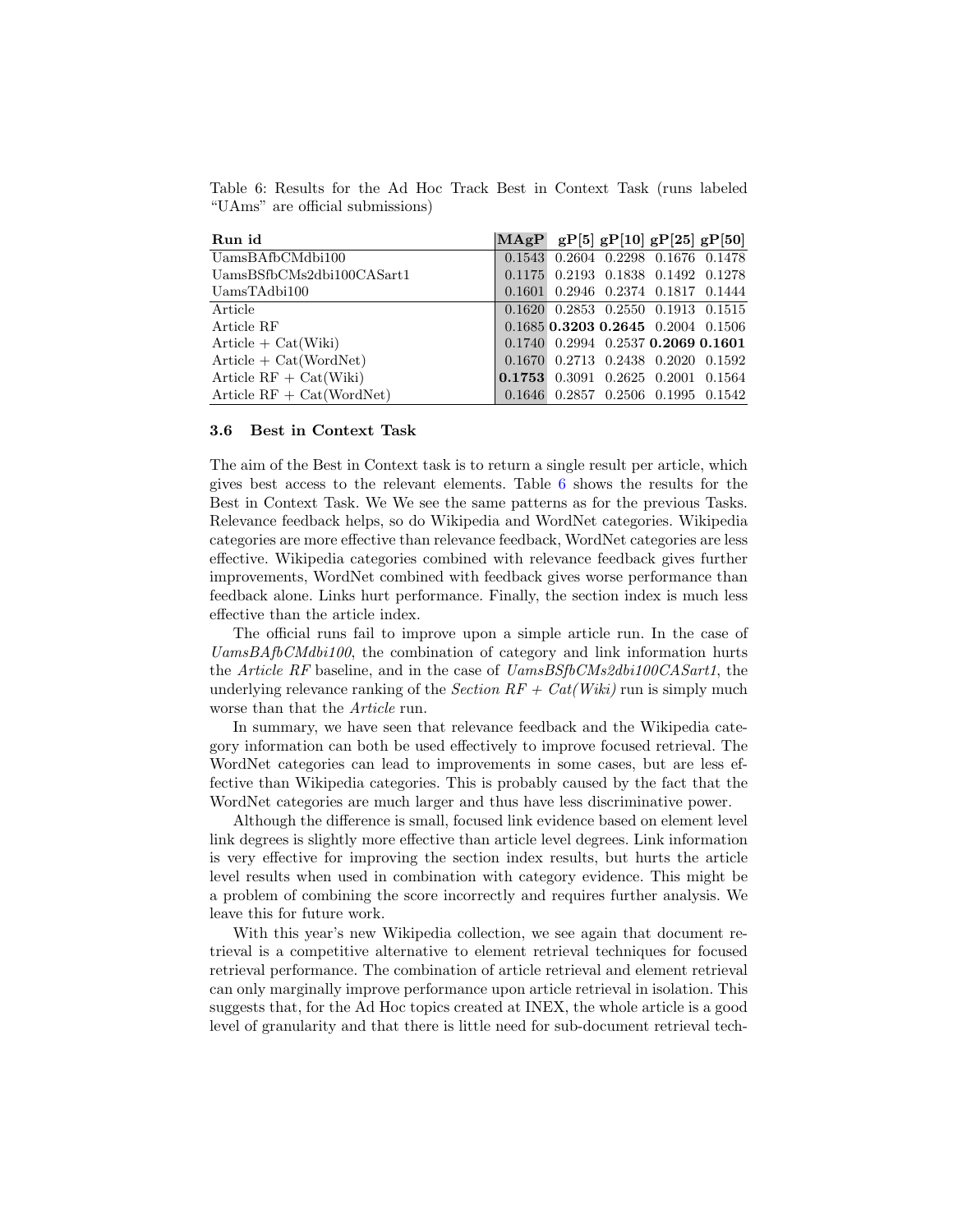niques. Structural information such as link and category evidence also remain effective in the new collection.

## <span id="page-10-0"></span>4 Book Track

In the INEX 2009 Book Track we participated in the Book Retrieval and Focused Book Search tasks. Continuing our efforts of last year, we aim to find the appropriate level of granularity for Focused Book Search. During last year's assessment phase, we noticed that it is often hard to assess the relevance of an individual page without looking at the surrounding pages. If humans find it hard to assess individual pages, than it is probably hard for IR systems as well. In the assessments of last year, it turned out that relevant passages often cover multiple pages [\[9\]](#page-18-9). With larger relevant passages, query terms might be spread over multiple pages, making it hard for a page level retrieval model to assess the relevance of individual pages.

Therefore, we wanted to know if we can better locate relevant passages by considering larger book parts as retrievable units. Using larger portions of text might lead to better estimates of their relevance. However, the BookML markup only has XML elements on the page level. One simple option is to divide the whole book in sequences of  $n$  pages. Another approach would be to use the logical structure of a book to determine the retrievable units. The INEX Book corpus has no explicit XML elements for the various logical units of the books, so as a first approach we divide each book in sequences of pages. We created indexes using 3 three levels of granularity:

Book index : each whole book is indexed as a retrievable unit.

Page index : each individual page is indexed as a retrievable unit.

5-Page index : each sequence of 5 pages is indexed as a retrievable unit. That is, pages 1–5, 6–10, etc., are treated as individual text units.

We submitted six runs in total: two for the Book Retrieval (BR) task and four for the Focused Book Search (FBS) task. The 2009 topics consist of an overall topic statement and one or multiple sub-topics. In total, there are 16 topics and 37 sub-topics. The BR runs are based on the 16 overall topics. The FBS runs are based on the 37 sub-topics.

Book : a standard Book index run. Up to 1000 results are returned per topic.

Book RF : a Book index run with Relevance Feedback (RF). The initial queries are expanded with 50 terms from the top 10 results.

Page : a standard Page index run.

**Page RF**: a Page index run with Relevance Feedback (RF). The initial queries are expanded with 50 terms from the top 10 results.

5-page : a standard 5-Page index run.

5-Page RF : a 5-Page index run with Relevance Feedback (RF). The initial queries are expanded with 50 terms from the top 10 results.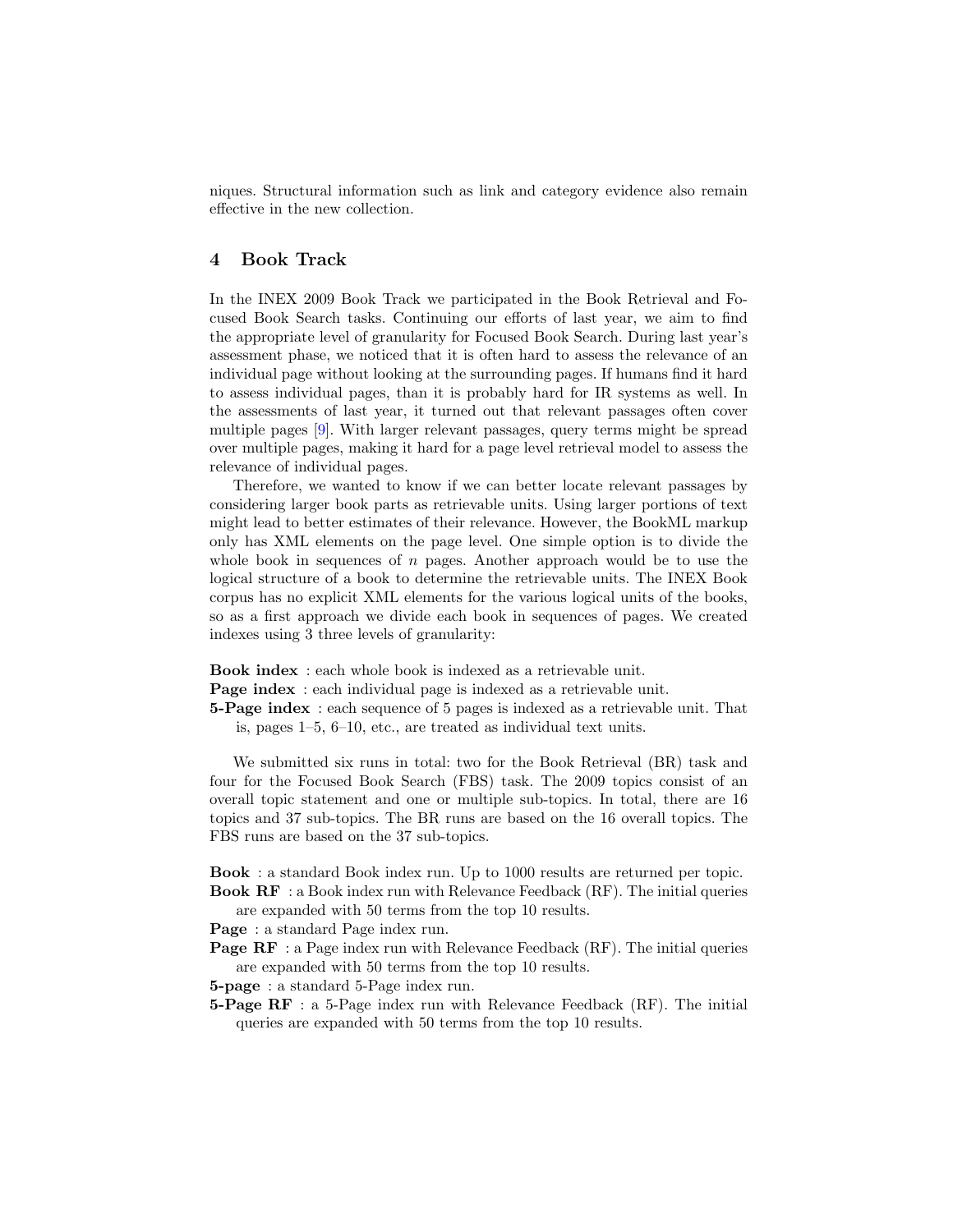Table 7: The impact of feedback on the number of results per topic

<span id="page-11-1"></span>

| Run      | pages | books | pages/book |
|----------|-------|-------|------------|
| Page     | 5000  | 2029  | 2.46       |
| Page RF  | 5000  | 1602  | 3.12       |
| 5Page    | 24929 | 2158  | 11.55      |
| 5Page RF | 24961 | 1630  | 15.31      |
| Book     |       | 1000  |            |
| Book RF  |       | 1000  |            |

<span id="page-11-2"></span>Table 8: Results of the INEX 2009 Book Retrieval Task

| Run id  | MAP | $\operatorname{MRR}$                | P10 Bpref Rel. |      | Rel. Ret. |
|---------|-----|-------------------------------------|----------------|------|-----------|
| Book    |     | $0.3640$ $0.8120$ $0.5071$ $0.6039$ |                | -494 | 377       |
| Book RF |     | $0.3731$ $0.8507$ $0.4643$ $0.6123$ |                | 494  | 384       |

The impact of feedback In Table [7](#page-11-1) we see the impact of relevance feedback on the number of retrieved pages per topic and per book. Because we set a limit of 5,000 on the number of returned results, the total number of retrieved pages does not change, but the number of books from which pages are returned goes down. Relevance feedback using the top 10 pages (or top 10 5-page blocks) leads to more results from a single book. This is unsurprising. With expansion terms drawn from the vocabulary of a few books, we find pages with similar terminology mostly in the same books. On the book level, this impact is different. Because we already retrieve whole books, feedback can only changes the set of book returned. The impact on the page level also indicates that feedback does what it is supposed to do, namely, find more results similar to the top ranked results.

At the time of writing, there are only relevance assessments at the book level, and only for the whole topics. The assessment phase is still underway, so we show results based on the relevance judgements as off 15 March 2010 in Table [8.](#page-11-2) The Book run has an MRR of 0.8120, which means that for most of the topics, the first ranked result is relevant. This suggests that using full text retrieval on long documents like books is an effective method for locating relevance. The impact of relevance feedback is small but positive for MRR and MAP, but negative for P@10. It also helps finding a few more relevant books.

We will evaluate the page level runs once page-level and aspect-level judgements are available.

## <span id="page-11-0"></span>5 Entity Ranking

In this section, we describe our approach to the Entity Ranking Track. Our goals for participation in the entity ranking track are to refine last year's entity ranking method, which proved to be quite effective, and to explore the opportunities of the new Wikipedia collection. The most effective part of our entity ranking approach last year was combining the documents score with a category score, where the category score represents the distance between the document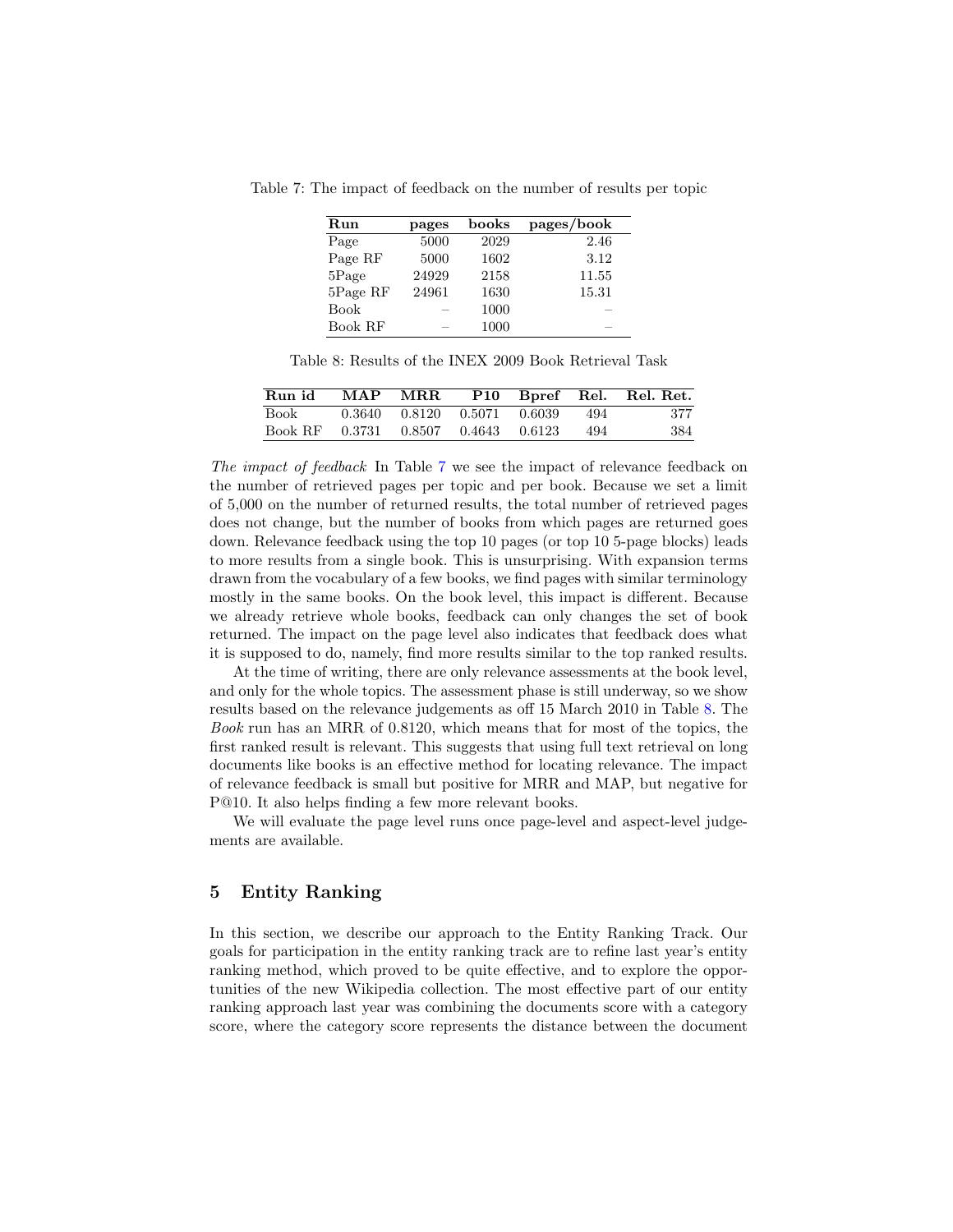categories and the target categories. We do not use any link information, since last year this only lead to minor improvements [\[7\]](#page-18-10).

#### 5.1 Category information

For each target category we estimate the distances to the categories assigned to the answer entity, similar to what is done in Vercoustre et al. [\[16\]](#page-18-11). The distance between two categories is estimated according to the category titles. Last year we also experimented with a binary distance, and a distance between category contents, but we found the distance estimated using category titles the most efficient and at the same time effective method.

To estimate title distance, we need to calculate the probability of a term occurring in a category title. To avoid a division by zero, we smooth the probabilities of a term occurring in a category title with the background collection:

$$
P(t_1, ..., t_n | C) = \sum_{i=1}^{n} \lambda P(t_i | C) + (1 - \lambda) P(t_i | D)
$$

where  $C$  is the category title and  $D$  is the entire wikipedia document collection, which is used to estimate background probabilities. We estimate  $P(t|C)$  with a parsimonious model [\[3\]](#page-17-3) that uses an iterative EM algorithm as follows:

 $R(t|\alpha)$ 

E-step:  
\n
$$
e_t = tf_{t,C} \cdot \frac{\alpha P(t|C)}{\alpha P(t|C) + (1-\alpha)P(t|D)}
$$
\n
$$
M\text{-step:}
$$
\n
$$
P(t|C) = \frac{e_t}{\sum_t e_t}, \text{i.e. normalize the model}
$$

The initial probability  $P(t|C)$  is estimated using maximum likelihood estimation. We use KL-divergence to calculate distances, and calculate a category score that is high when the distance is small as follows:

$$
S_{cat}(C_d|C_t) = -D_{KL}(C_d|C_t) = -\sum_{t \in D} \left( P(t|C_t) * \log \left( \frac{P(t|C_t)}{P(t|C_d)} \right) \right)
$$

where d is a document, i.e. an answer entity,  $C_t$  is a target category and  $C_d$  a category assigned to a document. The score for an answer entity in relation to a target category  $S(d|C_t)$  is the highest score, or shortest distance from any of the document categories to the target category.

For each target category we take only the shortest distance from any answer entity category to a target category. So if one of the categories of the document is exactly the target category, the distance and also the category score for that target category is 0, no matter what other categories are assigned to the document. Finally, the score for an answer entity in relation to a query topic  $S(d|QT)$ is the sum of the scores of all target categories:

$$
S_{cat}(d|QT) = \sum\nolimits_{C_t \in QT} \operatorname{argmax}_{C_d \in d} S(C_d|C_t)
$$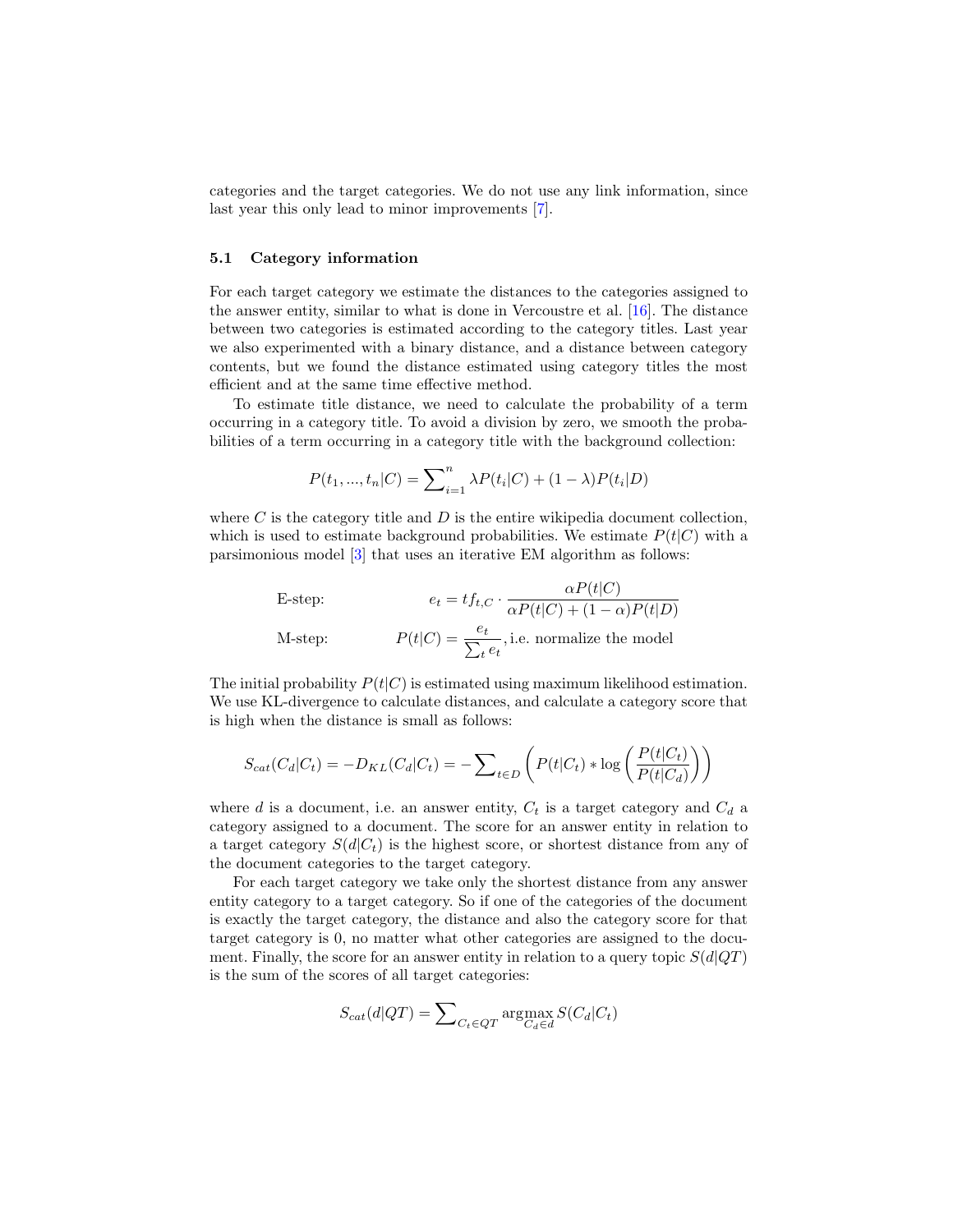Besides the category score, we also need a query score for each document. This score is calculated using a language model with Jelinek-Mercer smoothing without length prior:

$$
P(q_1, ..., q_n|d) = \sum_{i=1}^{n} \lambda P(q_i|d) + (1 - \lambda)P(q_i|D)
$$

Finally, we combine our query score and the category score through a linear combination. For our official runs both scores are calculated in the log space, and then a weighted addition is made.

$$
S(d|QT) = \mu P(q|d) + (1 - \mu)S_{cat}(d|QT)
$$

We made some additional runs using a combination of normalised scores. In this case, scores are normalised using a min-max normalisation:

$$
S_{norm} = \frac{S - Min(S_n)}{Max(S_n) - Min(S_n)}
$$

A new feature in the new Wikipedia collection is the assignment of YAGO/ WordNet categories to documents as described in Section [2.2.](#page-1-0) These WordNet categories have some interesting properties for entity ranking. The WordNet categories are designed to be conceptual, and by exploiting list information, pages should be more consistently annotated. In our official runs we have made several combinations of Wikipedia and WordNet categories.

#### 5.2 Pseudo-Relevant Target Categories

Last year we found a discrepancy between the target categories assigned manually to the topics, and the categories assigned to the answer entities. The target categories are often more general, and can be found higher in the Wikipedia category hierarchy. For example, topic 102 with title 'Existential films and novels' has as target categories 'films' and 'novels,' but none of the example entities belong directly to one of these categories. Instead, they belong to lower level categories such as '1938 novels,' 'Philosophical novels,' 'Novels by Jean-Paul Sartre' and 'Existentialist works' for the example entity 'Nausea (Book).' The term 'novels' does not always occur in the relevant document category titles, so for those categories the category distance will be overestimated. In addition to the manually assigned target categories, we have therefore created a set of pseudo-relevant target categories. From our baseline run we take the top  $n$  results, and assign k pseudo-relevant target categories if they occur at least 2 times as a document category in the top  $n$  results. Since we had no training data available we did a manual inspection of the results to determine the parameter settings, which are  $n = 20$  and  $k = 2$  in our official runs. For the entity ranking task we submitted different combinations of the baseline document score, the category score based on the assigned target categories, and the category score based on the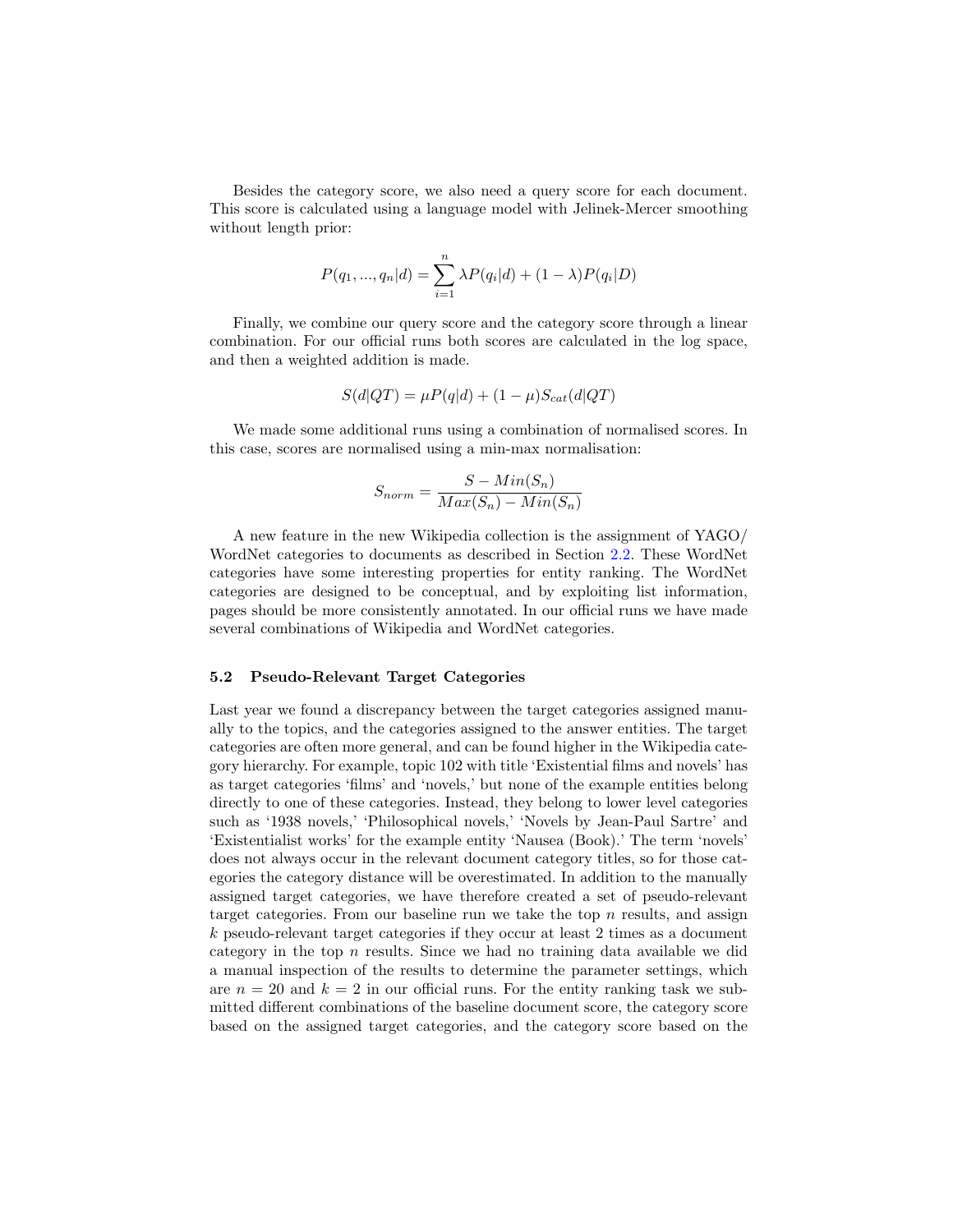| Topic                     | olympic classes |                                               | Neil Gaiman novels chess world champions |
|---------------------------|-----------------|-----------------------------------------------|------------------------------------------|
|                           | dinghie sailing |                                               |                                          |
| Assigned                  | dinghies        | novels                                        | chess grandmasters                       |
|                           |                 |                                               | world chess champions                    |
| <b>PR</b>                 | dinghies        | comics by Neil Gaiman chess grandmasters      |                                          |
|                           | sailing         | fantasy novels                                | world chess champions                    |
| <b>Wikipedia</b> dinghies |                 | fantasy novels                                | chess grandmasters                       |
|                           |                 | sailing at the olympics novels by Neil Gaiman | chess writers                            |
|                           | boat types      |                                               | living people                            |
|                           |                 |                                               | world chess champion                     |
|                           |                 |                                               | russian writers                          |
|                           |                 |                                               | russian chess players                    |
|                           |                 |                                               | russian chess writers                    |
|                           |                 |                                               | 1975 births                              |
|                           |                 |                                               | soviet chess players                     |
|                           |                 |                                               | people from Saint Petersburg             |
| Wordnet                   | specification   | writing                                       | entity                                   |
|                           | types           | literary composition                          | player                                   |
|                           |                 | novel                                         | champion                                 |
|                           |                 | written communication grandmaster             |                                          |
|                           |                 | fiction                                       | writer                                   |
|                           |                 |                                               | chess player                             |
|                           |                 |                                               | person                                   |
|                           |                 |                                               | soviet writers                           |

<span id="page-14-0"></span>Table 9: Target Categories

pseudo-relevant target categories. For the list completion task, we follow a similar procedure to assign target categories, but instead of using pseudo-relevant results, we use the categories of the example entities. All categories that occur at least twice in the example entities are assigned as target categories.

#### 5.3 Results

Before we look at at the results, we take a look at the categories assigned by the different methods. In Table [9](#page-14-0) we show a few example topics together with the categories as assigned ("Assigned") by each method. As expected the pseudorelevant target categories ("PR") are more specific than the manually assigned target categories. The number of common Wikipedia categories in the example entities ("Wikipedia") can in fact be quite large. More categories is in itself not a problem, but also non relevant categories such as '1975 births' and 'russian writers' and very general categories such as 'living people' are added as target categories. Finally, the WordNet categories ("WordNet") contain less detail than the Wikipedia categories. Some general concepts such as 'entity' are included. With these kind of categories, a higher recall but smaller precision is expected.

The official results of the entity ranking runs can be found in Table [10.](#page-15-0) The run that uses the official categories assigned during topic creation performs best, and significantly better than the baseline when we consider Average Precision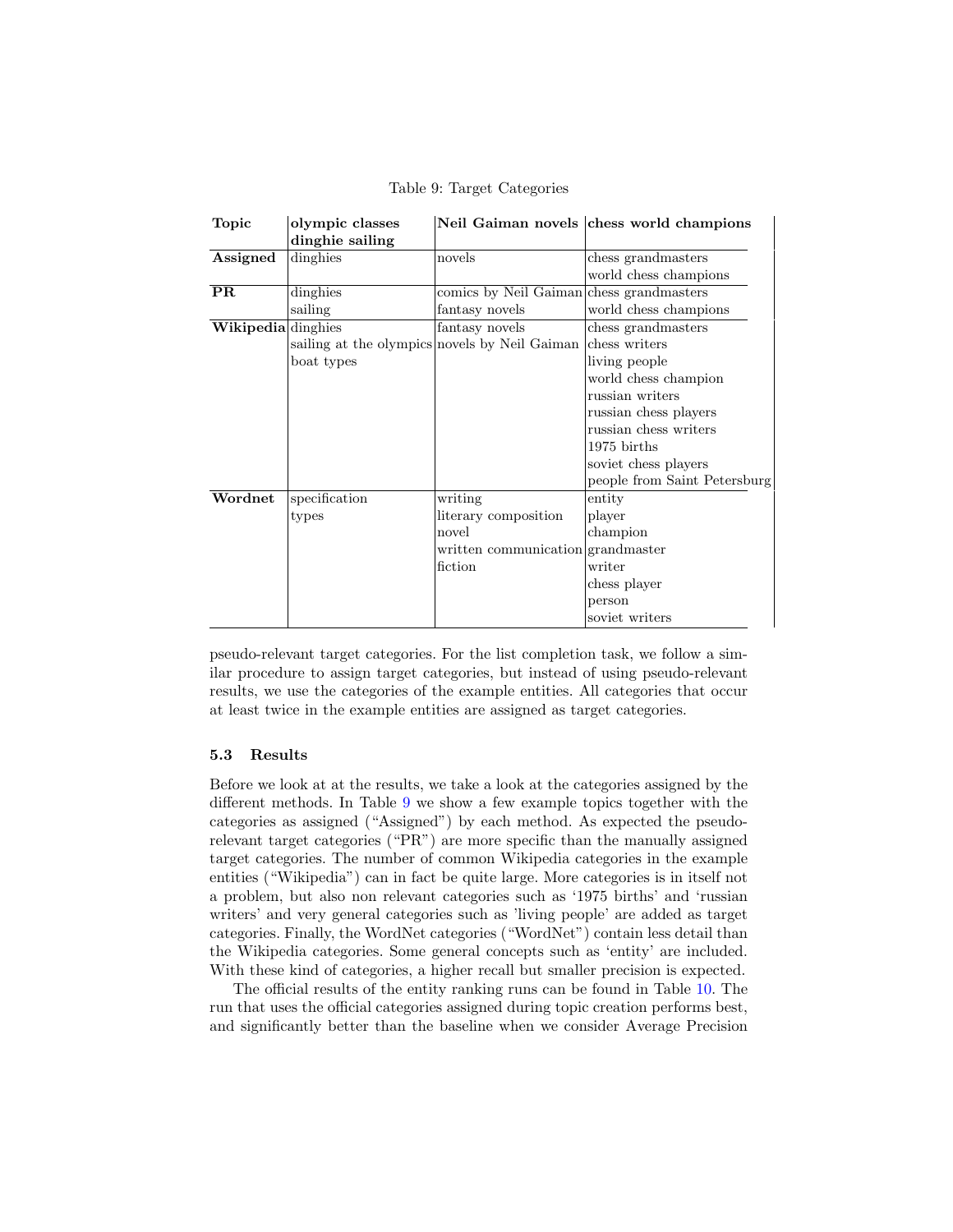(xinfAP). The pseudo-relevant categories perform a bit worse, but still significantly better than the baseline. Combining the officially assigned categories and the pseudo-relevant categories does not lead to any additional improvements. Looking at the NDCG measure the results are unpredictable, and do not correlate well to the AP measure. In addition to the official runs, we created some additional runs using min-max normalisation before combining scores. For each combinations, only the best run is given here with the corresponding  $\lambda$ .

In our official list completion runs we forgot to remove the example entities from our result list. The results reported in Table [11](#page-15-1) are therefore slightly better than the official results. For all runs we use  $\lambda = 0.9$ . We see that the run based on the WordNet categories outperforms the runs using the Wikipedia categories, although the differences are small. Again the AP results, do not correspond well to the NDCG measure.

<span id="page-15-0"></span>Table 10: Results Entity Ranking

| Run                                                                     | AP NDCG                           |
|-------------------------------------------------------------------------|-----------------------------------|
| Base                                                                    | $0.171 \quad 0.441$               |
| Off. cats ( $\lambda = 0.9$ )                                           | $0.201^{\bullet}$ 0.456°          |
| Off. cats norm. ( $\lambda = 0.8$ )                                     | $0.234^{\bullet} 0.501^{\bullet}$ |
| Prf cats ( $\lambda = 0.9$ )                                            | $0.190^{\circ}$ $0.421^{\circ}$   |
| Off. cats $(\lambda = 0.45)$ + Prf cats $(\lambda = 0.45)$ 0.199° 0.447 |                                   |

<span id="page-15-1"></span>Table 11: Results List Completion

| Run                                                        | AP NDCG                         |
|------------------------------------------------------------|---------------------------------|
| Base                                                       | $0.152 \quad 0.409$             |
| Wiki ex. cats                                              | $0.163^{\circ}$ $0.402^{\circ}$ |
| Wiki ex. $+$ prf cats                                      | $0.168^{\circ}$ $0.397^{\circ}$ |
| WordNet ex. cats                                           | $0.181^{\circ}$ 0.418           |
| Wiki + Wordnet ex. cats $0.173^{\circ}$ 0.411 <sup>-</sup> |                                 |

Compared to previous years the improvements from using category information are much smaller. In order to gain some information on category distributions within the retrieval results, we analyse the relevance assessment sets of the current and previous years. We show some statistics in Table [12.](#page-16-1)

When we look at the Wikipedia categories, the most striking difference with the previous years is the percentage of pages belonging to the target category. In the new assessments less pages belong to the target category. This might be caused by the extension of the category structure. In the new collection there are more categories, and the categories assigned to the pages are more refined than before. Also less pages belong to the majority category of the relevant pages, another sign that the categories assigned to pages have become more diverse. When we compare the WordNet to the Wikipedia categories, we notice that the WordNet categories are more focused, i.e. more pages belong to the same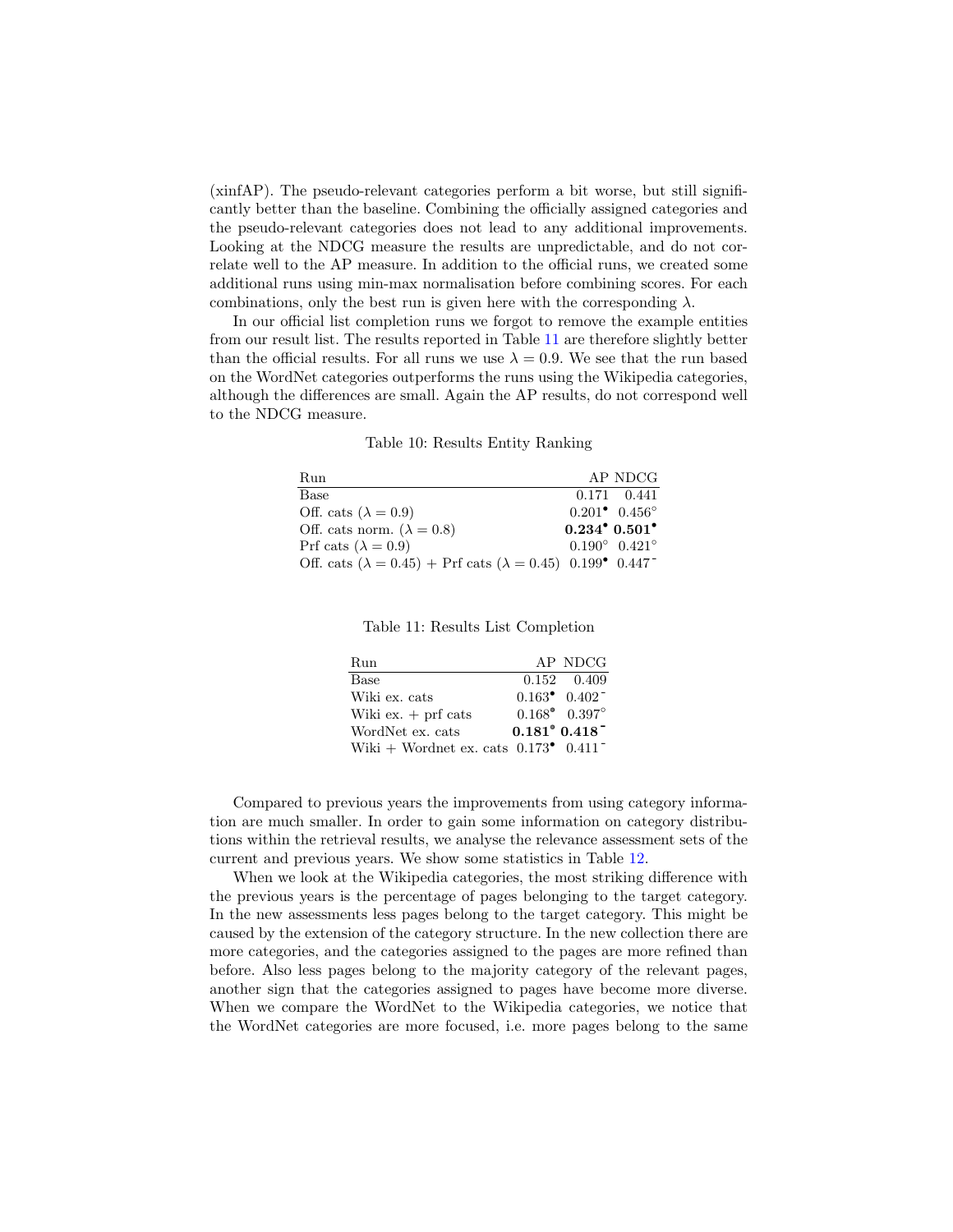<span id="page-16-1"></span>Table 12: Relevance assessment sets statistics

| Year                                            | 07   | 08                | 09   | 09                     |
|-------------------------------------------------|------|-------------------|------|------------------------|
| Cats                                            |      |                   |      | Wiki Wiki Wiki WordNet |
| Avg. $\#$ of pages                              | 301  | 394               | 314  | 314                    |
| Avg. % relevant pages                           | 0.21 | 0.07              | 0.20 | 0.20                   |
| Pages with majority category of all pages:      |      |                   |      |                        |
| all pages                                       |      | 0.232 0.252 0.254 |      | 0.442                  |
| relevant pages                                  |      | 0.364 0.363 0.344 |      | 0.515                  |
| non-relevant pages                              |      | 0.160 0.241 0.225 |      | 0.421                  |
| Pages with majority category of relevant pages: |      |                   |      |                        |
| all pages                                       |      | 0.174 0.189 0.191 |      | 0.376                  |
| relevant pages                                  |      | 0.608 0.668 0.489 |      | 0.624                  |
| non-relevant pages                              |      | 0.068 0.155 0.122 |      | 0.317                  |
| Pages with target category:                     |      |                   |      |                        |
| all pages                                       |      | 0.138 0.208 0.077 |      |                        |
| relevant pages                                  |      | 0.327 0.484 0.139 |      |                        |
| non-relevant pages                              |      | 0.082 0.187 0.064 |      |                        |

categories. This is in concordance with the previously calculated numbers of the distribution of articles over Wikipedia and WordNet categories, and vice versa in Section [2.2.](#page-1-0)

We are still investigating if there are other reasons that explain why the performance does not compare well to the performance in previous years. Also we expect some additional improvements from optimising the normalisation and combination of scores.

## <span id="page-16-0"></span>6 Conclusion

In this paper we discussed our participation in the INEX 2009 Ad Hoc, Book, and the Entity Ranking Tracks.

For the Ad Hoc Track we conclude focused link evidence outperforms local link evidence on the article level for the Focused Task. Focused link evidence leads to high early precision. Using category information in the form of Wikipedia categories turns out to be very effective, and more valuable than WordNet category information. These inter-document structures are more effective than document internal structure. Our focused retrieval approach can only marginally improve an article retrieval baseline and only when we keep the document ranking of the article run. For the INEX 2009 Ad Hoc topics, the whole article level seems a good level of granularity.

For the Book Track, using the full text of books gives high early precision and even good overall precision, although the small number of judgements might lead to an over-estimated average precision. Relevance feedback seems to be very effective for further improving early precision, although it can also help finding more relevant books. The Focused Book Search Task still awaits evaluation because there are no page-level relevance judgements yet.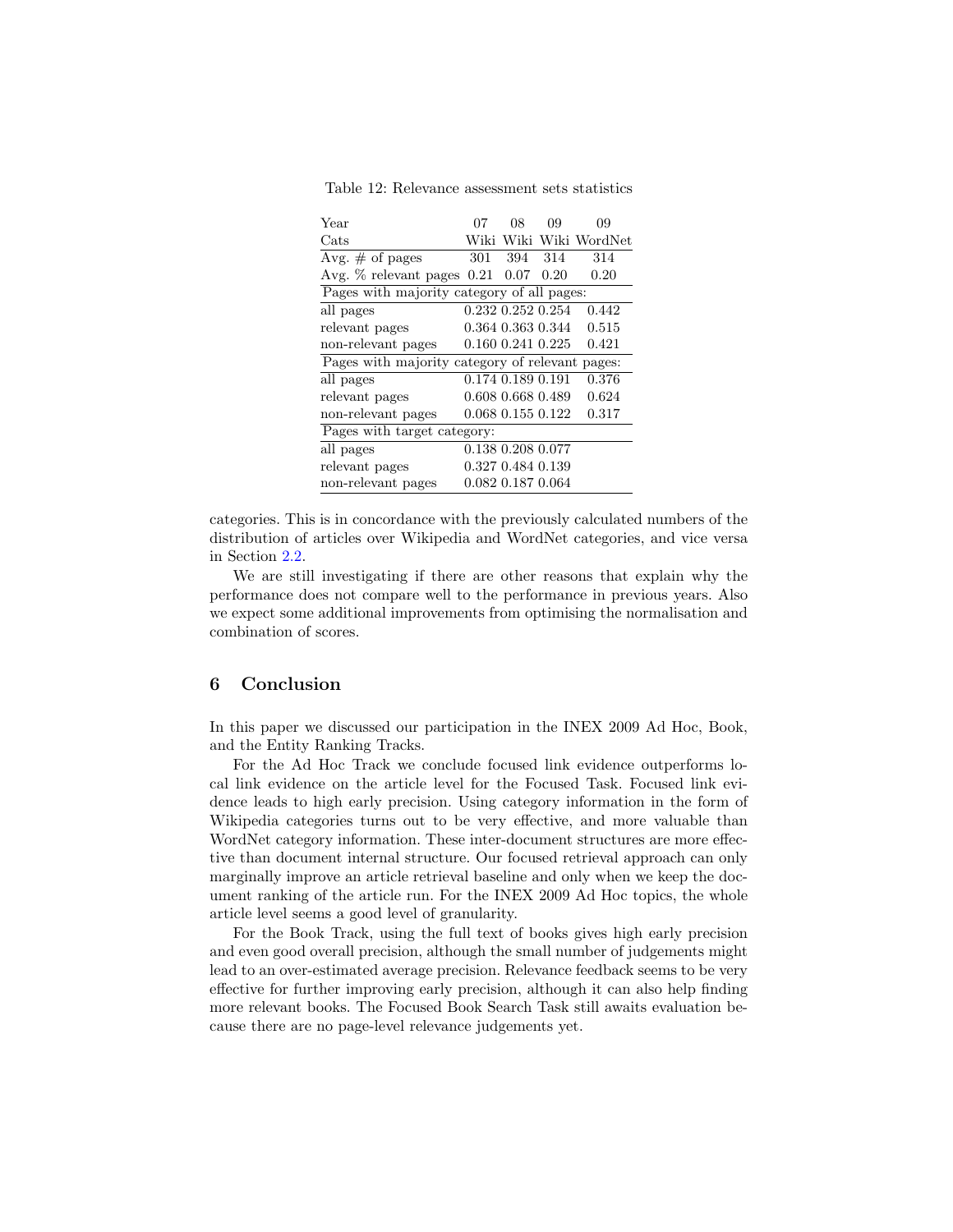Considering the entity ranking task we can conclude that in the new collection using category information still leads to significant improvements, but that the improvements are smaller because the category structure is larger and categories assigned to pages are more diverse. WordNet categories seem to be a good alternative to the Wikipedia categories. The WordNet categories are more general and consistent categories.

This brings up an interesting difference between ad hoc retrieval and entity ranking. We use the same category distance scoring function for both tasks, but for the former, the highly specific and noisy Wikipedia categories are more effective, while for the latter the more general and consistent WordNet categories are more effective. Why does ad hoc search benefit more from the more specific Wikipedia categories? And why does entity ranking benefit more from the more general WordNet categories? Does the category distance in the larger Wikipedia category structure hold more focus on the topic and less on the entity type? And vice versa, are the more general categories of the WordNet category structure better for finding similar entities but worse for keeping focus on the topical aspect of the search query? These questions open up an interesting avenue for future research.

Acknowledgments Jaap Kamps was supported by the Netherlands Organization for Scientific Research (NWO, grants # 612.066.513, 639.072.601, and 640.001.- 501). Rianne Kaptein was supported by NWO under grant # 612.066.513 Marijn Koolen was supported by NWO under grant  $# 640.001.501$ .

## Bibliography

- <span id="page-17-0"></span>[1] K. N. Fachry, J. Kamps, M. Koolen, and J. Zhang. Using and detecting links in Wikipedia. In Focused access to XML documents: 6th International Workshop of the Initiative for the Evaluation of XML Retrieval (INEX  $2007$ , volume  $4862$  of *LNCS*, pages  $388-403$ . Springer Verlag, Heidelberg, 2008.
- <span id="page-17-2"></span>[2] K. N. Fachry, J. Kamps, M. Koolen, and J. Zhang. Using and detecting links in Wikipedia. In N. Fuhr, M. Lalmas, A. Trotman, and J. Kamps, editors, Focused access to XML documents: 6th International Workshop of the Initiative for the Evaluation of XML Retrieval (INEX 2007), volume 4862 of Lecture Notes in Computer Science, pages 388–403. Springer Verlag, Heidelberg, 2008.
- <span id="page-17-3"></span>[3] D. Hiemstra, S. Robertson, and H. Zaragoza. Parsimonious language models for information retrieval. In Proceedings of the 27th Annual International ACM SIGIR Conference on Research and Development in Information Retrieval, pages 178–185. ACM Press, New York NY, 2004.
- <span id="page-17-1"></span>[4] J. Kamps and M. Koolen. The impact of document level ranking on focused retrieval. In Advances in Focused Retrieval: 7th International Workshop of the Initiative for the Evaluation of XML Retrieval (INEX 2008), volume 5631 of LNCS. Springer Verlag, Berlin, Heidelberg, 2009.